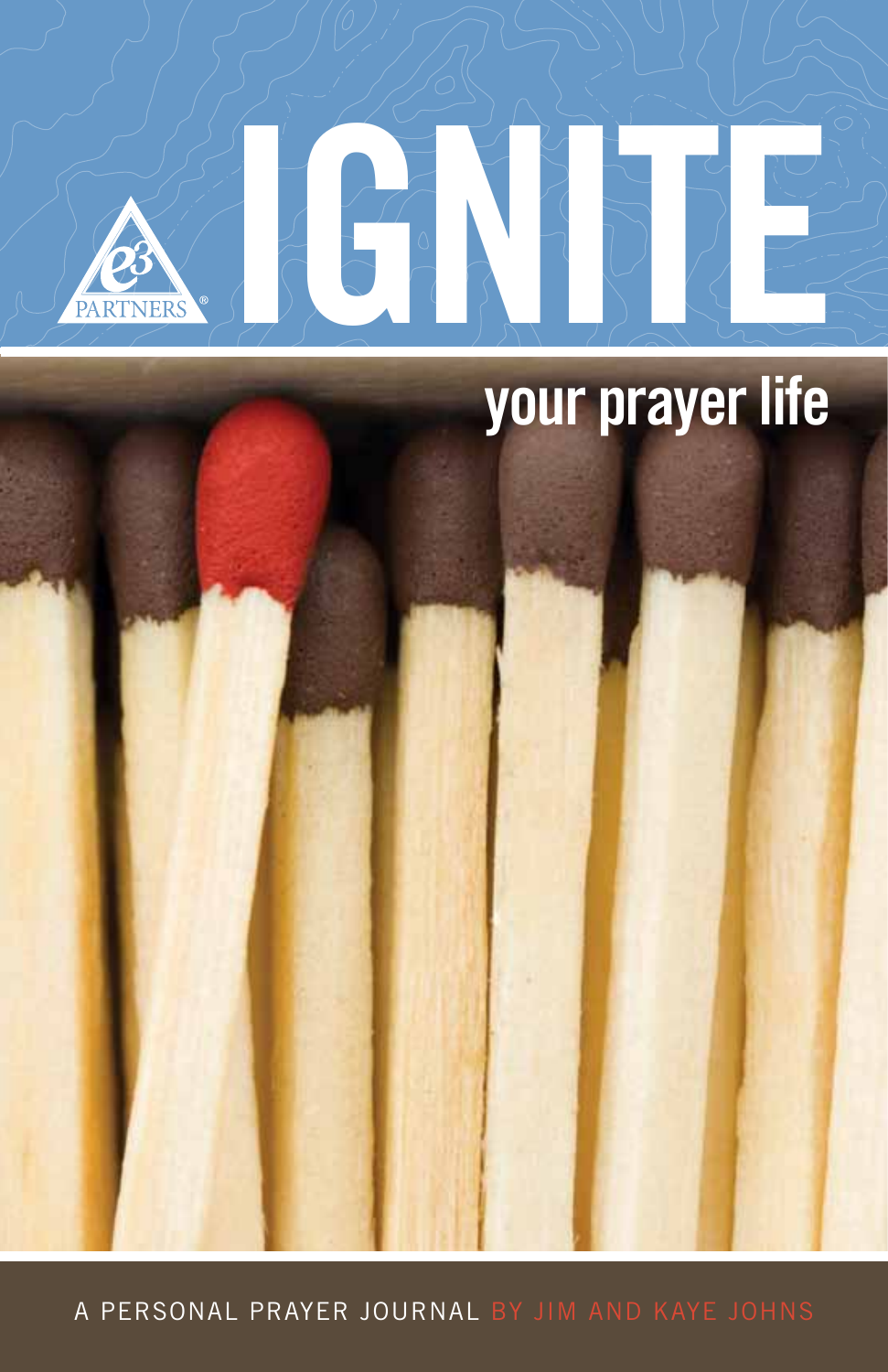

personal prayer journal

draw closer to God : grow stronger in prayer

A publication of e3 Prayer Directors, Jim and Kaye Johns

<u>and</u> de la segunda de la segunda de la segunda de la segunda de la segunda de la segunda de la segunda de la s<br>De la segunda de la segunda de la segunda de la segunda de la segunda de la segunda de la segunda de la segund

© 2011 e3 Partners Ministry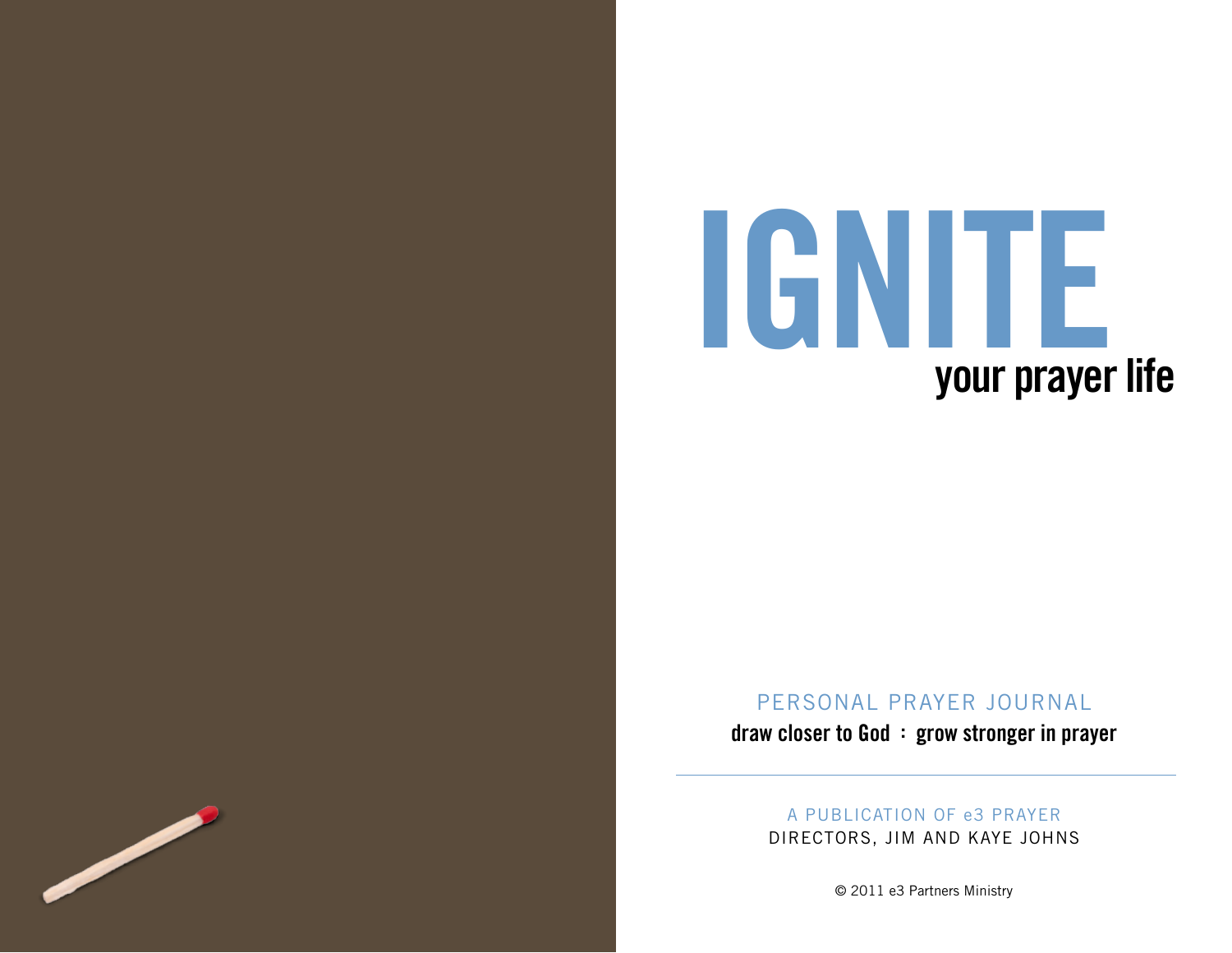# e3 and you:

in Partnership for the glory of God and the advancement of His kingdom!

#### You are now a vital part of a world-wide ministry...

equipping God's people to evangelize His world and establish His church

#### We welcome you!

This journal can supply the spark to ignite your prayer life and enrich your felllowship with Jesus Chirst.

At e3, we feel it is essential that we all keep our relationship with the Lord strong, so that we work in God's strength and not our own. This requires focus and awareness, a willingness to learn and apply the principles of prayer that Jesus laid out for His disciples to follow.

These principles are the heart of this journal. May they prove to bless your life and deepen your walk with the Lord.

# Ignite Your Prayer Life!

draw closer to God : grow stronger in prayer

#### Introduction:

#### Daily Devotionals:

| Week 4-Praying the Promises  Page 28           |  |
|------------------------------------------------|--|
| Keep the Fire Burning!                         |  |
| (Sample Journal Format for Future Use) Page 35 |  |

#### Special Reference Section:

| Are You a Child of God?Inside Back Cover |  |
|------------------------------------------|--|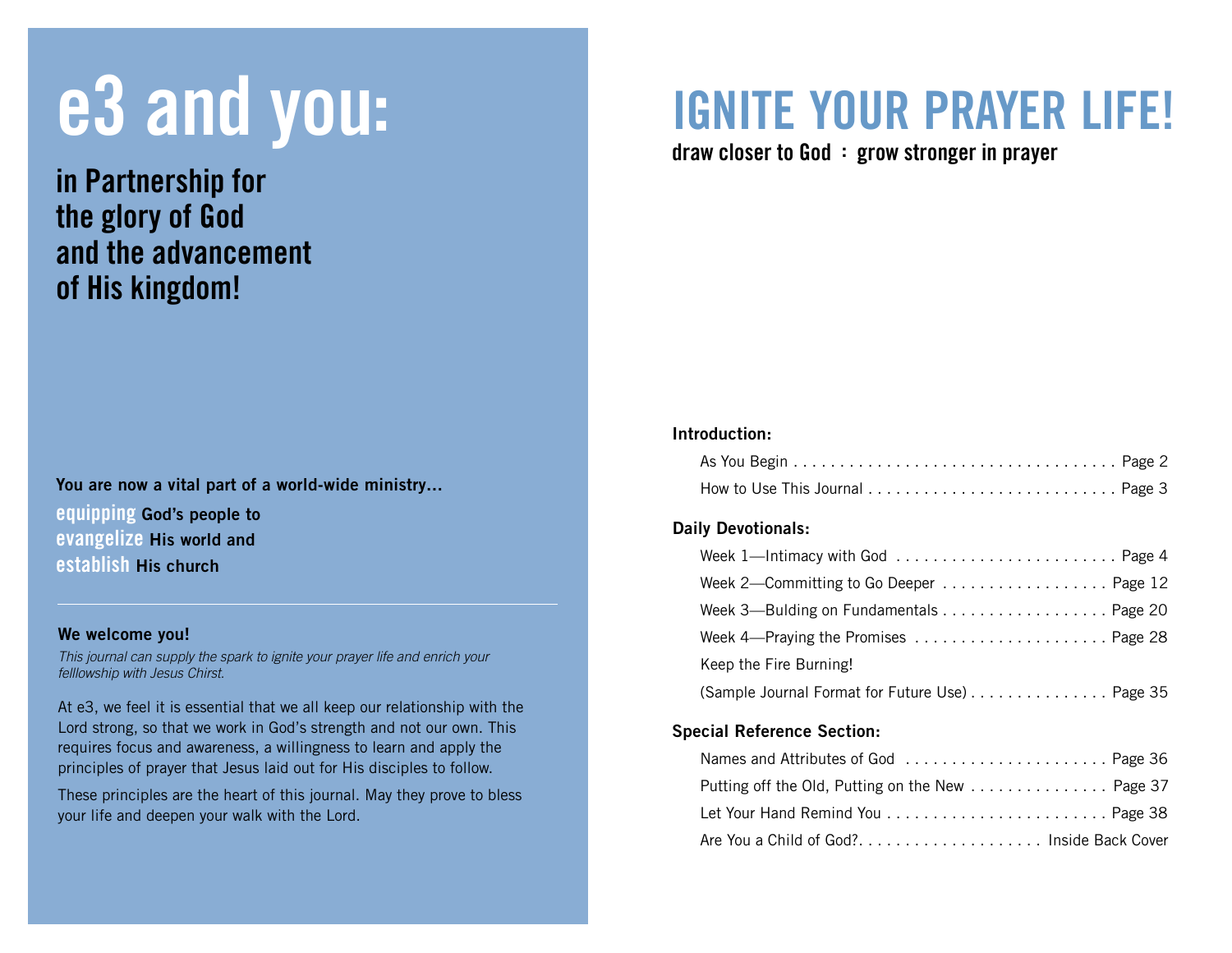# As You Begin

A special feature of this journal will help you remember and apply what you learn. Use your hand to remind you how to pray as Jesus taught us. These points and Scriptures represent the first and most important principles Jesus taught about prayer. These principles, used daily, will ignite your prayer life with a growing personal relationship with God—the same deep, intimate relationship Jesus demonstrated.

These simple hand illustrations enable people of every language and culture to grasp and remember the key principles Jesus taught about prayer—a lifetime tool we can use personally and share with others.



As the palm is the foundation for fingers and thumb, time alone with God is the foundation for our personal relationship with Him (Matthew 6:6). We acknowledge the relationship —"Our Father" (Matthew 6:9).



Our thumb reminds us that we must worship God before we ask for anything. We "hallow His name" (Matthew 6:9).



Next we surrender our lives —"Your kingdom come, Your will be done" (Matthew 6:10).



Then we ask God to meet our needs —"Give us this day our daily bread" (Matthew 6:11).



Now we confess our sins - "Forgive us as we forgive others" (Matthew 6:12).



Then we seek protection —"Deliver us from the evil one" (Matthew 6:13).



... and return to worship — "for Yours is the kingdom and the power and the glory forever. Amen" (Matthew 6:13).

# How to Use This Journal

This prayer journal can help you sharpen your ability to hear God's voice and apply what you hear.

This journaling method is effective and efficient, ideal for busy people with limited time. The format encourages you to write only a few words, and the questions help ensure that what you write will be more focused. Your brief entries will be easy to scan and review — especially helpful when you are seeking God's will and direction. (See page 35 for ways to continue this journaling method on your own.)

Begin each devotional message with a quick prayer — "Father, help me hear what You have for me today." You'll discover how clearly He will speak when you listen with your heart and desire to respond.

### Sample Journal Page

#### **Date:** (Todays Date)

Scripture or quote: This journal has Scriptures printed on each page as the heart of each devotional message. Later you will copy verses that provide special meaning from your personal Bible reading (see page 35):

> "…the sheep listen to his [the shepherd's] voice. … his sheep follow him because they know his voice." (John 10:3b, 4b, ESV)

#### **What does my heart sense God is saying to me?**

He is my Shepherd, and He wants me to hear and recognize His voice.

#### **My prayer response**

Please help me to know when my thoughts and impressions are from You.

#### **My impression of what God wants me to do**

Trust Him to help me know when He is speaking to my heart, especially as I read the Bible.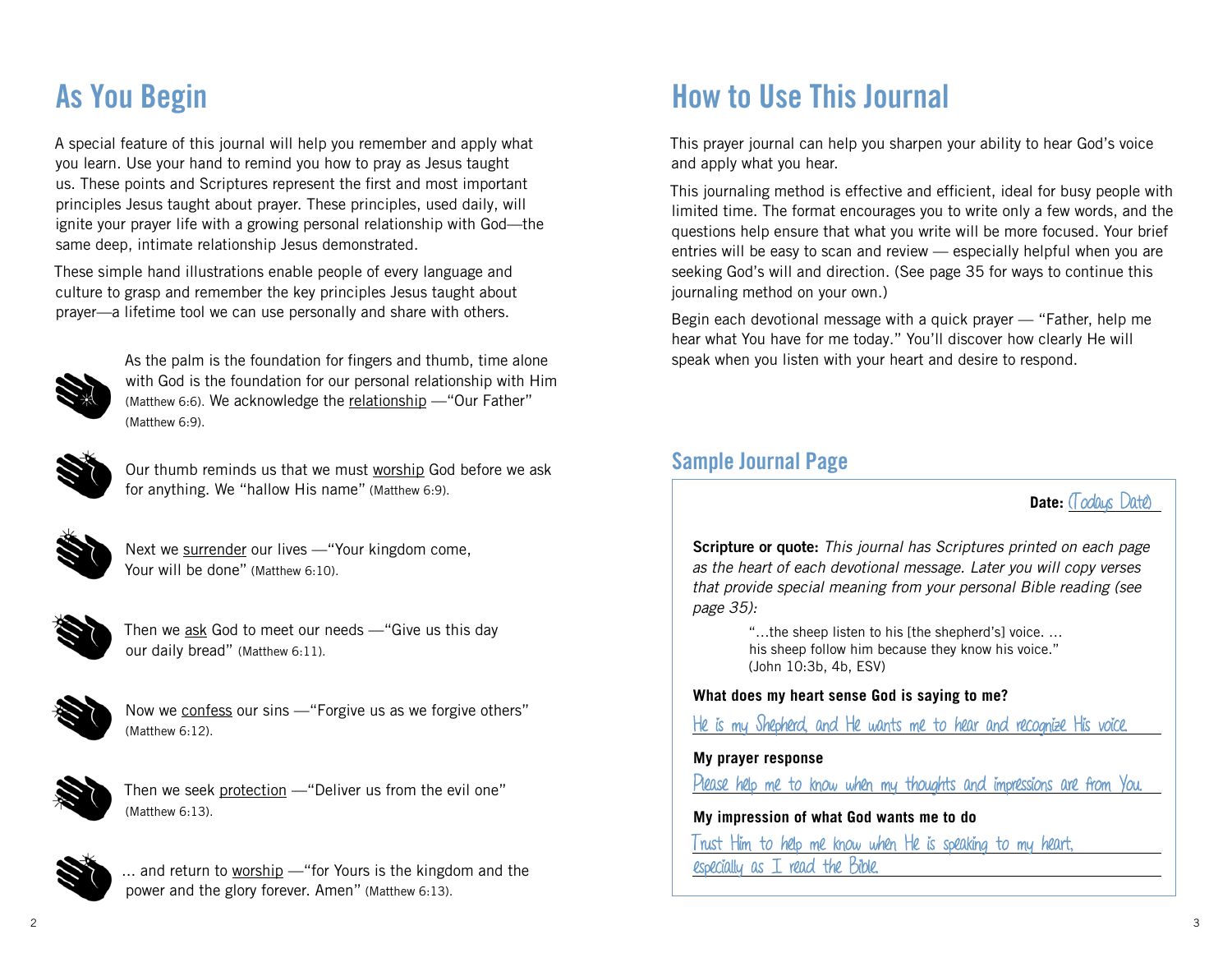# WEEK ONE OVERVIEW Ignite Your Prayer Life through Intimacy with God

#### Living in intimacy with God—open to us all

We are strongest in prayer and ministry when we are living in a close, personal relationship with God. This relationship is the heart of our Christian walk from which we develop a meaningful and effective prayer life.

Every Christian is meant to have the same personal closeness with God that John and the other apostles experienced.

 …that which we have seen and heard we proclaim also to you, so that you too may have fellowship with us; and indeed our fellowship is with the Father and with his Son Jesus Christ. (1 John 1:3-4, italics added)

The word "fellowship" that John used refers to spiritual intimacy, to a close personal walk with the Lord.

#### The blessing of relationship—knowing God personally

Throughout His ministry, Jesus (whom we are to imitate) demonstrated with His daily life the kind of relationship we're to have with the Father. He knew the Father. He prayed to the Father. He was dependent upon the Father. That's how we are to live as well:

"And this is eternal life, that they *know* you, the only true God, and Jesus Christ whom you have sent." (John 17:3, italics added)

The Amplified Bible gives us the full meaning of this word "know":

[For my determined purpose is] that I may know Him [that I may progressively become more deeply and intimately acquainted with Him….] (Philippians 3:10, italics added)…

How amazing that we can know God this way! This is much more than just understanding facts about Him. It is knowing God Himself—from the day we receive Christ and throughout eternity. This is essential if we want to ignite our prayer lives to set us ablaze for Him as we minister, serve and live day by day.

This is the same personal relationship Jesus declared He will have with us:

"I am the good shepherd. I know my sheep and my sheep know me [they will progressively become more deeply and intimately acquainted with Me]…." (John 10:14, emphasis and definition of know added)

#### Prayer is how we live in this relationship—and walk with God

When we spend time alone with God in prayer, He welcomes us into a personal relationship of growing spiritual intimacy. In this relationship we not only sense His presence and speak to Him as we move through our days, but also learn to hear His voice:

...the sheep follow [the shepherd], for they know his voice. (John 10:4-5, italics added)

Daily consistency is the important thing. It does not have to be a long period of time, but it is not an option if we want to know God in a personal way. God will honor even a few minutes a day if we devote them to Him. reading His Word and praying as Jesus taught.

Beginning and continuing—igniting—such a relationship is the focus of this week's devotionals. As we begin, let us recognize that active service for God is not the same thing as spiritual intimacy. Empowered service that bears fruit is the *result* of an intimate walk with God, not the cause.

Service can be effective and bear fruit, but without the relationship we may not experience the fullness of God's will. We may be out of step with His timing or working in our own strength instead of His. Without the relationship, we may succeed in our own plans but not fully succeed in His, settling for the good and missing the best.

#### Where do we begin?-let Jesus teach us

In His Sermon on the Mount, Jesus laid out fundamental principles of prayer that will help us ignite and maintain personal fellowship with God and develop a meaningful and effective prayer life.

Jesus taught that we must spend time alone with God every day (Matthew 6:6). Everything else He taught about prayer and spiritual intimacy rests on this requirement. Jesus followed this revelation with principles for effective daily prayer, which we refer to as the "Lord's Prayer" or the "Our Father" (Matthew 6:9-13).

This week, we begin applying these fundamental prayer principles. We'll see why these principles help us ignite our prayer lives that we may grow deeper in our relationship with God and more effective in prayer.

Pause now to ask God to help you to apply these principles of prayer….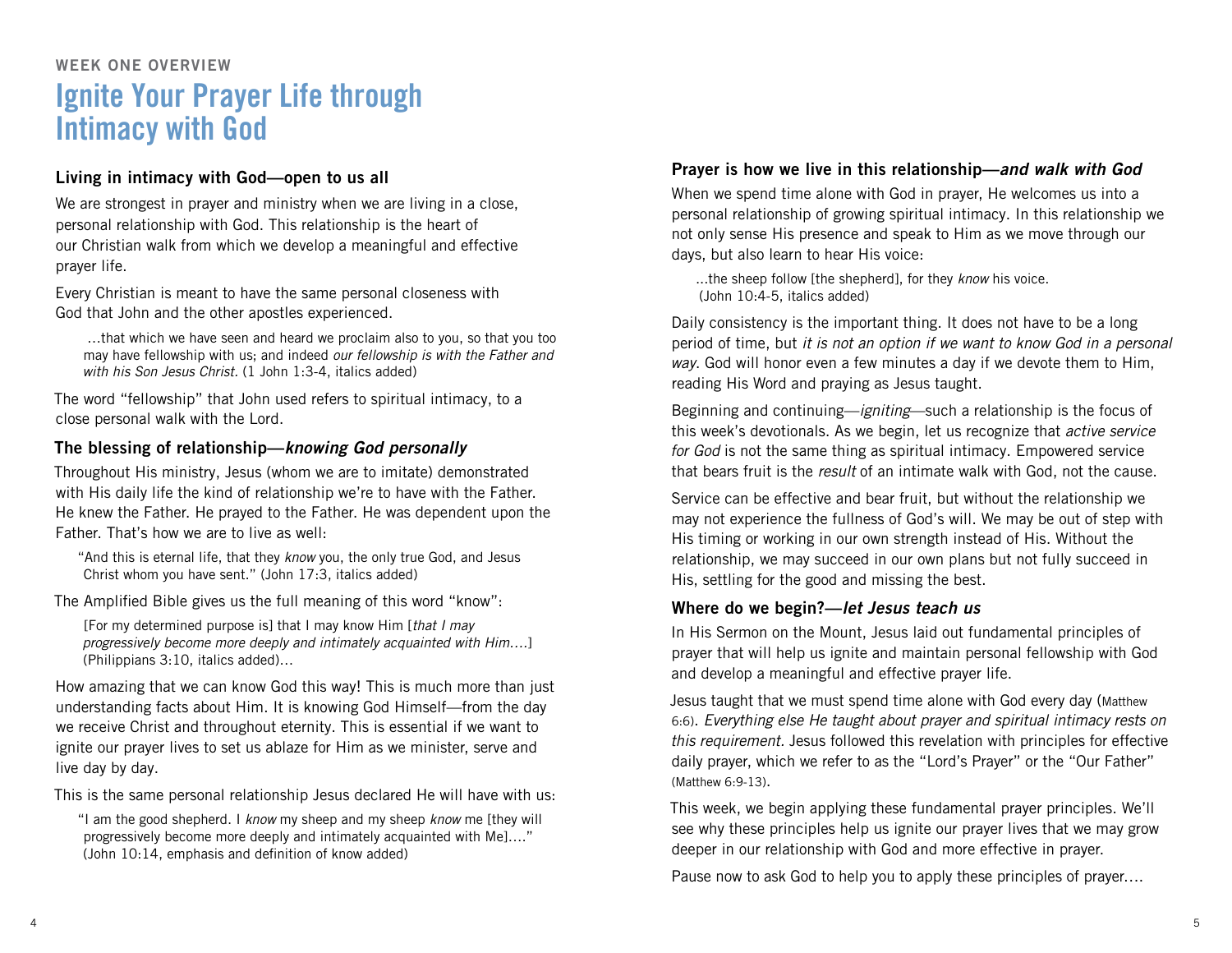# Week One, Day One Time with God



"But when you pray, go into your room and shut the door and pray to your Father who is in secret. And your Father.who sees in secret will reward you." (Matthew 6:6)

Jesus didn't mean that we must go into a room and shut the door. He did not do that when He prayed. But He did find ways to be alone with God, and that's what He is telling us to do today. To know God personally, we must spend time alone with Him every day, time that is devoted to Him and free of distractions.

Jesus said when we pray, not if. And we know He meant every day because in the model prayer that follows, we're told to ask "this day" for our "daily" bread. In this model prayer He provides a pattern for our daily prayer lives.

Time alone with God is essential for everything else Jesus taught about prayer. It all rests on this principle. Fortunately, Jesus did not say we have to spend a long time every day, just consistent time. It is amazing what God can and will do if we'll devote a few minutes to Him every morning.

Why do you think it would be important to spend at least a few minutes alone with God every day?... Perhaps you should ask Him what He thinks....

Week One, Day Two Relationship with Our Father



"Our Father in heaven…." (Matthew 6:9a)

This is the beginning of Jesus' teaching for our daily prayer lives. Many of us don't immediately grasp the importance of the simple salutation, "Our Father." But it was revolutionary to those Jesus was teaching. In the Old Testament, God was rarely addressed as Father and then it referred to His being the Father of His people.

"Father" is a family term, a word indicating the relationship we are privileged to have as God's children—for eternity!—if we believe and receive Jesus (John 1:12). This relationship can never be broken. No one can separate us from His love (Romans 8:35-39). Because we have been made alive through Christ (Ephesians 2:5) and saved through faith (Ephesians 2:8), we are confident that we have been adopted into His family (Romans 8:15). (If you have questions about this, turn to the inside back cover of this journal, "Are You a Child of God?") What a great privilege is ours, to be children of God (1 John 3:1)!

Now pause to thank God that You can call Him Father.... Take a moment to reflect on what an amazing truth this is....Pause and ask Him what He thinks of you as His child….

| Journal to Remember                           | <b>Journal to Remember</b>                    |
|-----------------------------------------------|-----------------------------------------------|
| Date:                                         | Date:                                         |
| What does my heart sense God is saying to me? | What does my heart sense God is saying to me? |
| My prayer response-                           | My prayer response-                           |
| My impression of what God wants me to do-     | My impression of what God wants me to do-     |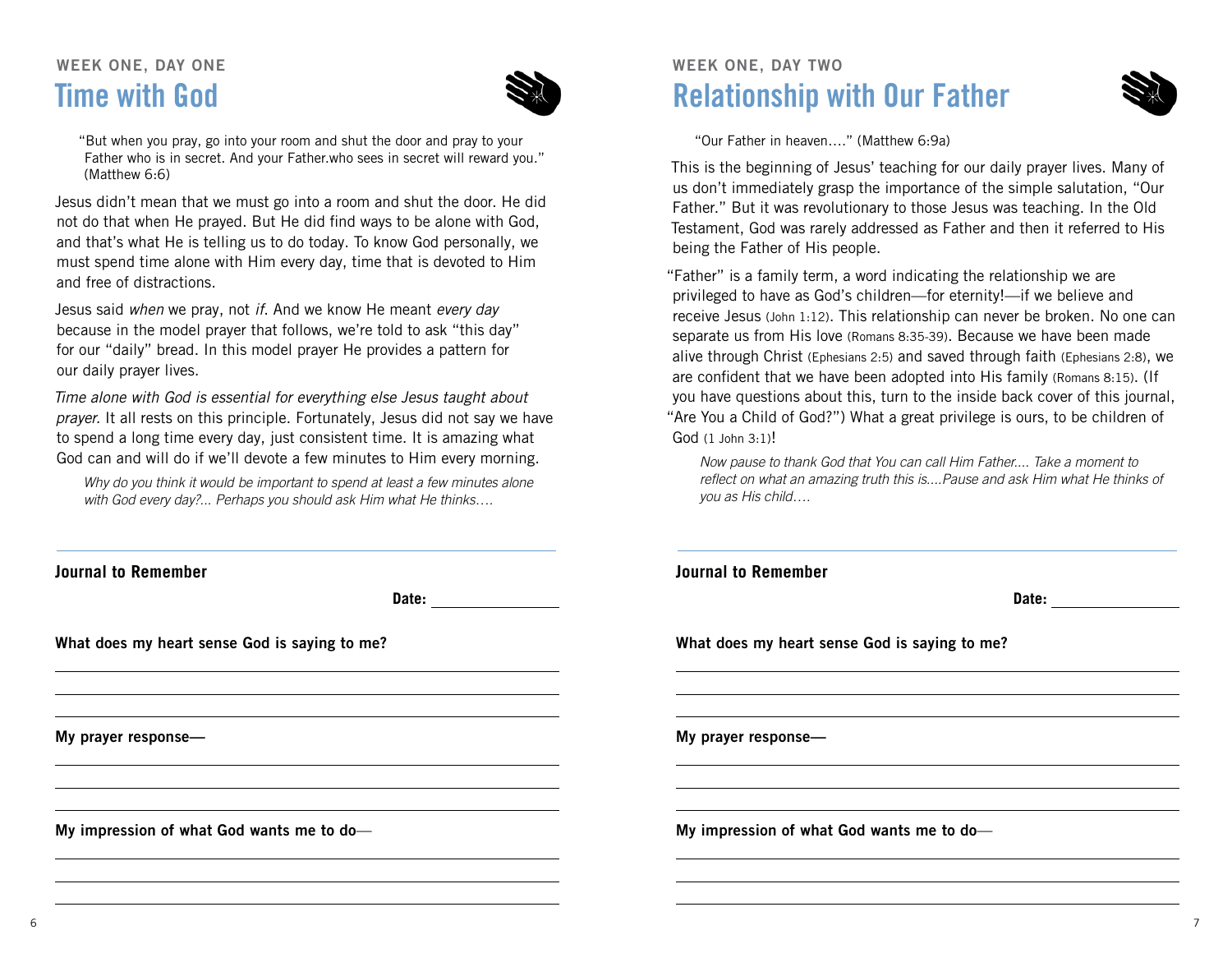### Week One, Day Three Worship



"...hallowed be your name." (Matthew 6:9b)

Jesus teaches us to begin our prayers with worship. After coming to God like a child to a loving Father, we worship Him for who He is. We are to "hallow" Him, to set Him apart in our heart and mind as holy.

We are to spend a few moments in personal worship before we ask Him to meet our needs. Jesus teaches us to worship Him by name because His names reveal who He is. He is our Creator, our Savior, our Shepherd and King (Psalm 139:13; Jude 25; Hebrews 13:20b; 1 Timothy 1:17) and more!

When we begin each day by honoring God with our personal worship, our minds turn from our problems and concerns to focus on Him, the One who can help. We need this encouragement to strengthen us for the day.

How do you think worshiping God might help build our faith?

Are there ways in which you could make your daily time of personal worship more meaningful for you and for God?

Ask God what He thinks....

### Week One, Day Four Surrender



"Your kingdom come, your will be done, on earth as it is in heaven." (Matthew 6:10)

In this model prayer, Jesus speaks in the plural (our Father). Yet it is still very personal and individual in its focus. We each have a personal relationship with our Father, and we worship Him from hearts filled with a growing personal love for Him as our close relationship with Him develops.

This then becomes our personal prayer of surrender: "May Your kingdom come in me today; may Your will be done in my life right now." When we give God our lives, we ask Him to take control and to work His will in and through us for His kingdom purpose and glory every day. The kingdom is wherever the King resides ("the kingdom of God is within you" Luke 17:21) and where He resides, He must reign.

Is this the desire of your heart?

Is your life a demonstration of this truth?

Ask God if there is anything in your life that you have not fully surrendered….

| <b>Journal to Remember</b>                                                                              | <b>Journal to Remember</b>                    |
|---------------------------------------------------------------------------------------------------------|-----------------------------------------------|
| Date:                                                                                                   | Date:                                         |
| What does my heart sense God is saying to me?                                                           | What does my heart sense God is saying to me? |
| ,我们也不会有什么。""我们的人,我们也不会有什么?""我们的人,我们也不会有什么?""我们的人,我们也不会有什么?""我们的人,我们也不会有什么?""我们的人<br>My prayer response- | My prayer response-                           |
| My impression of what God wants me to do-                                                               | My impression of what God wants me to do-     |
|                                                                                                         |                                               |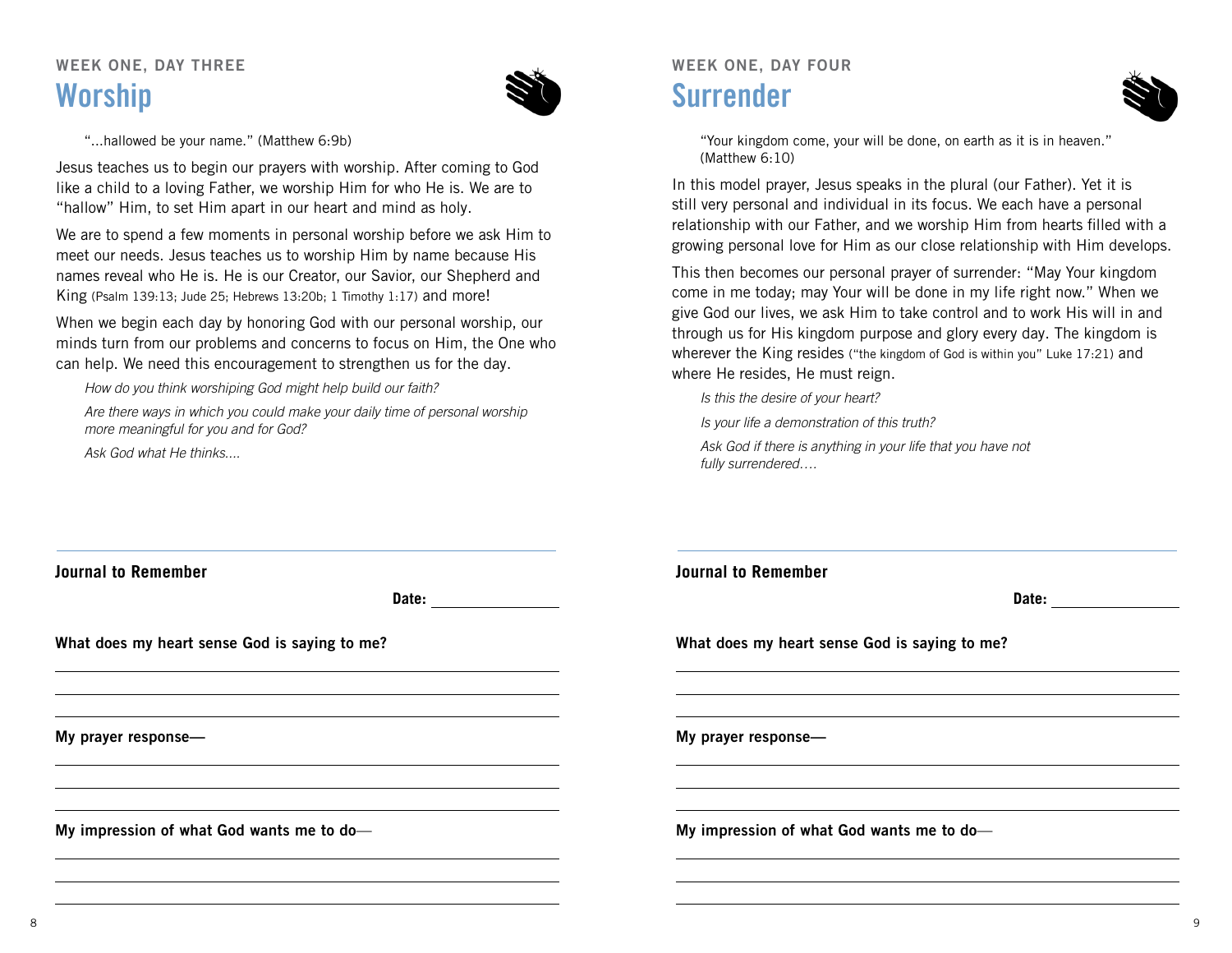# Ask



"Give us this day our daily bread." (Matthew 6:11)

With this simple instruction, Jesus teaches several key points about prayer. First, we are to pray every day.

Second, we should pray early in the day—it doesn't make much sense to ask for this day's bread at the end of the day. We must always think in terms of giving God the first and best of what we have. And time is our most precious commodity.

Third and most important: when Jesus taught the steps of prayer, He didn't put asking first. Yet asking typically makes up the biggest share of our daily prayers. Perhaps that is why Jesus made such a point to teach us His pattern for prayer, making clear that we're to begin our prayers with at least a few moments of personal worship and surrender. Such worship is our way of expressing our love and appreciation to our heavenly Father who is so willing and able to give. Only then do we ask.

Think about your prayers of the last few days. What has the pattern of your prayer life been?

If you find it difficult to pray every day, or early in the day, ask God to help you....

**Journal to Remember**

**Date:**

What does my heart sense God is saying to me?

My prayer response—

My impression of what God wants me to do—

# Practical Application

#### Be encouraged—God will help you

It's not the length of time we spend in prayer that honors God, but what we do with the time. We can ignite our prayer life and honor God by building our relationship of intimacy with Him, even if we spend only 10 minutes a day. That's a starting point that God will use in remarkable ways, if we are consistent and keep our focus on Him.

God will use our steps of faithful obedience to help ignite our prayer lives for the first time, or to re-ignite a prayer life that has somehow grown cold. He can use a new level of commitment and consistency in prayer to fan the flame we may have started years ago. He can set our prayer lives ablaze in ways we never dreamed we would experience.

#### Begin where you are—to ignite, restart or add fuel to your existing prayer life

#### Our Father—relationship

Briefly pause to consider what it means to you to be a child of God. Think about the sacrifice Jesus made for you on the cross, and thank Him for it. Thank God for the basic things—giving you life, drawing you to Himself. Bask in His fatherly love.

#### Hallow Your name—worship

Reflect on some of God's names, characteristics and attributes. You might pray along these lines—

Father, I love you because… (You are faithful, kind and compassionate….)

Father, I worship you because… (You are holy, You are Almighty God, my Lord and my King, my Savior….)

#### Your kingdom come—surrender

Take one minute to give God your life. Name some of the ways you want to yield your mind, heart, will, attitudes, dreams and goals.

#### Give us this day our daily bread—ask

Keep in mind that we are to pray without ceasing—we don't have to do all our asking at one time. You may find it helpful to ask for just a few essentials in your morning prayer and then continue asking for your personal needs and the needs of others as you move through your day.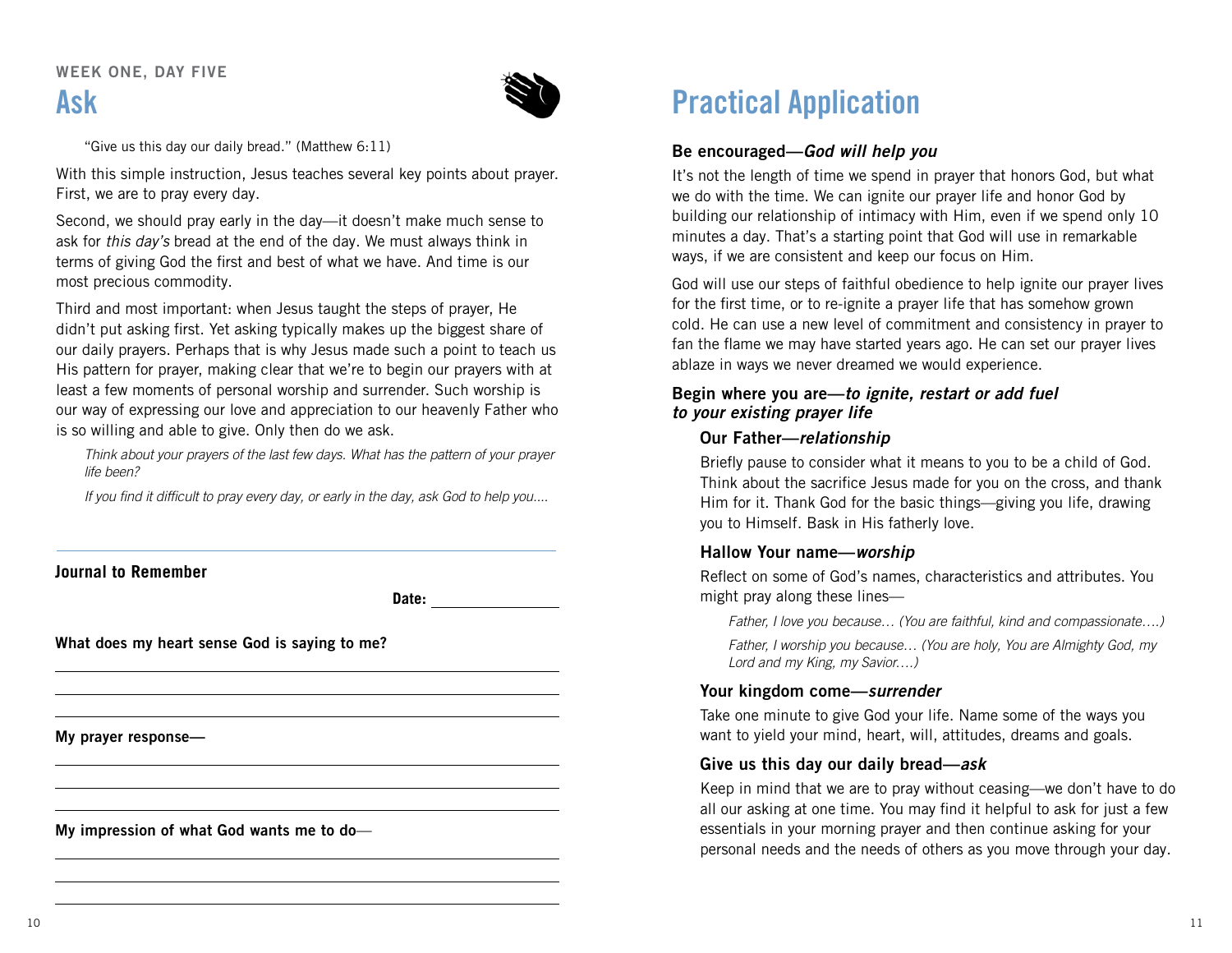# WEEK TWO OVERVIEW Fan the Flame of Your Prayer Life by Committing to Go Deeper

#### David, our example—A man after God's heart

What an encouragement David is to us! As both shepherd boy and king, he lived in a special, deep intimacy with the Lord. And despite his sins, he will always be known as a man after God's heart (Acts 13:22).

That truth brings us much hope: we don't have to live perfect lives to have an intimate relationship with God. But we do have to confess our sins, so we are able to draw near to Him with clean hands and a pure heart (James 4:8). Let's look briefly at David's relationship with the Lord, the pain his sin caused him, what he did about it and how God forgave him:

David's love for God was obvious—

One thing have I asked of the LORD, that will I seek after: that I may dwell in the house of the LORD all the days of my life…. (Psalm 27:4a)

David's sin separated him from God—

For my iniquities have gone over my head…. I go about mourning…. My heart throbs; my strength fails…. (Psalm 38:4a, 6b, 10a)

#### David's confession—

Have mercy on me, O God, according to your steadfast love; according to your abundant mercy blot out my transgressions. Wash me thoroughly from my iniquity and cleanse me from my sin! (Psalm 51:1-2)

#### God's mercy restored their fellowship—

Blessed is the one whose transgression is forgiven, whose sin is covered. ...I acknowledged my sin to you and I did not cover my iniquity; ...and you forgave the iniquity of my sin. ...You surround me with songs of deliverance. (Psalm 32:1, 5, 7, NIV)

#### Lesson for us today—Though David's intimate closeness with God was restored, for a time it was hindered by unconfessed sin.

That's a startling thought for most of us. Yet what was true for David is equally true for us today:

…but your iniquities have made a separation between you and your God and your sins have hidden his face from you so that he does not hear. (Isaiah 59:2)

If I had cherished iniquity in my heart, the Lord would not have listened. (Psalm 66:18)

These verses speak of *iniquity* or *unconfessed sin*, which is an act or omission that we know to be sin but choose not to confess, repent of and turn from. It is a sin that is so much a part of our lives that it has become a way of thinking and reacting to people, things or circumstances.

We see in David's life that unconfessed sin can prevent God from even listening to, much less answering, our prayers! This is why Jesus emphasized daily confession of sins.

Other verses refer to hindrances to answered prayer as well. Jesus warned, for example, against praying to impress others:

...you must not be like the hypocrites...they love to stand and pray...that they may be seen by others. Truly...they have received their reward. (Matthew 6:5b)

Unbiblical relationships between husbands and wives (and, by extension, with children and siblings) also can interfere with prayer:

Likewise, husbands, live with your wives in an understanding way, showing honor to the woman as the weaker vessel...so that your prayers may not be hindered.

(1 Peter 3:7)

#### Loss of fellowship—Not loss of salvation

These Scriptures do not, however, mean that we can lose our salvation. Salvation is accomplished once and for all through Christ, our faith in Him and in His finished work on our behalf. It is bad enough that unconfessed sin keeps us from personal closeness and intimate fellowship with God.

#### We need never live apart from intimacy with God— He is ready to forgive

The remedy is to confess our sins to God everyday. In your morning quiet time, pray: "Lord, please search my heart and show me anything that might hinder my living in intimacy with You today—so that I may confess and be forgiven, according to Your promise." (1 John 1:9)

This is something Jesus clearly teaches that we should do, and we'll consider it this week. Pause now to ask God to guide you….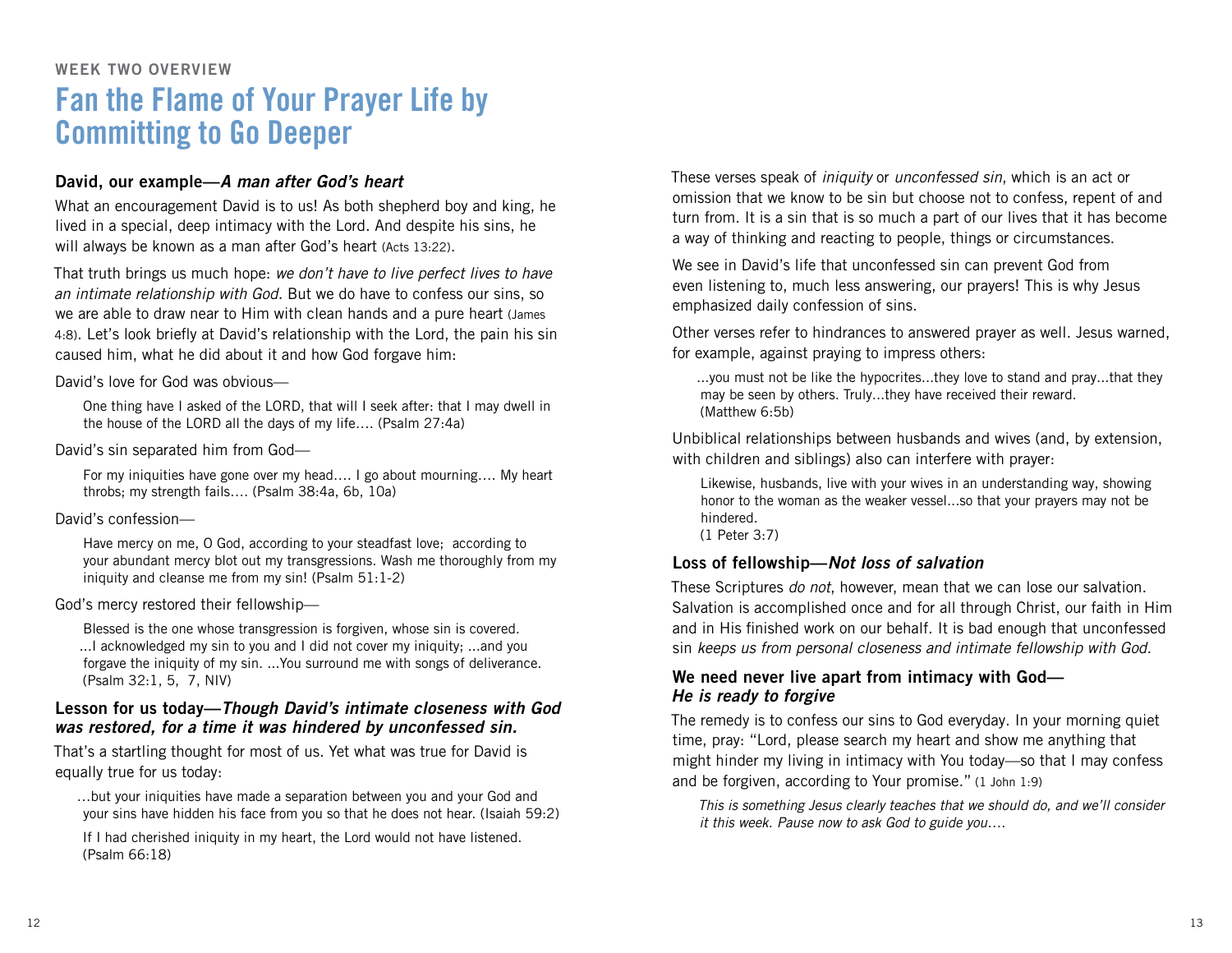### Week Two, Day One Jesus Teaches Daily Confession



"...and forgive us our sins…." (Matthew 6:12a, TLB)

Some Bibles say forgive us our "debts" or "transgressions" or "trespasses," all of which mean sins. When Jesus gave us the pattern for our daily prayers, He clearly said that we should confess our sins.

Note that Jesus didn't say "sin" but "sins." We should confess our sins individually, specifically. We are not informing God. He already knows. This is for us. God wants us to identify our own actions—or inactions and to confess each one (agreeing with Him that it is sin) to receive His mercy and cleansing (1 John 1:9). He wants our fellowship with Him to be unimpaired.

By confessing our sins daily, we will be able to enjoy uninterrupted fellowship with God. Each morning as we begin our prayers, we acknowledge our relationship with God, our Father; we worship Him, we surrender to Him and ask—

Is there any sin in my life that I've not recognized as sin? Anything I am excusing or overlooking?... Or not wanting to face? Search my heart and show me my sins from Your point of view....

### Week Two, Day Two David's Sensitivity



"For I know my transgressions and my sin is ever before me. Against you, you only, have I sinned and done what is evil in your sight…." (Psalm 51:3-4)

Again, we look to David as our example. David was sensitive to sin in his life, though he tried to ignore it. When he sinned with Bathsheba and had her husband killed (2 Samuel 11:2-24), he did not immediately confess. Psalms 32 and 38 describe his utter misery. When God sent the prophet Nathan to confront David, his response to God was simply, I have sinned against You and You only (Psalm 51:4). He made no excuse but asked God to forgive him and restore him to fellowship. (Psalm 51:1-2, 7, 10-12)

That's why David, such a sinner, is still known today as the man after God's own heart. He wasn't perfect, but he loved the Lord. He was broken over his sins and willing to seek God's forgiveness.

What have you learned from David today?

Ask now, as we all should: Father, break my heart over sin in my life. Help me to see it as an offense against You and to be willing to confess....

| <b>Journal to Remember</b>                    | <b>Journal to Remember</b>                    |
|-----------------------------------------------|-----------------------------------------------|
| Date:                                         | Date:                                         |
| What does my heart sense God is saying to me? | What does my heart sense God is saying to me? |
| My prayer response-                           | My prayer response-                           |
| My impression of what God wants me to do-     | My impression of what God wants me to do-     |
|                                               |                                               |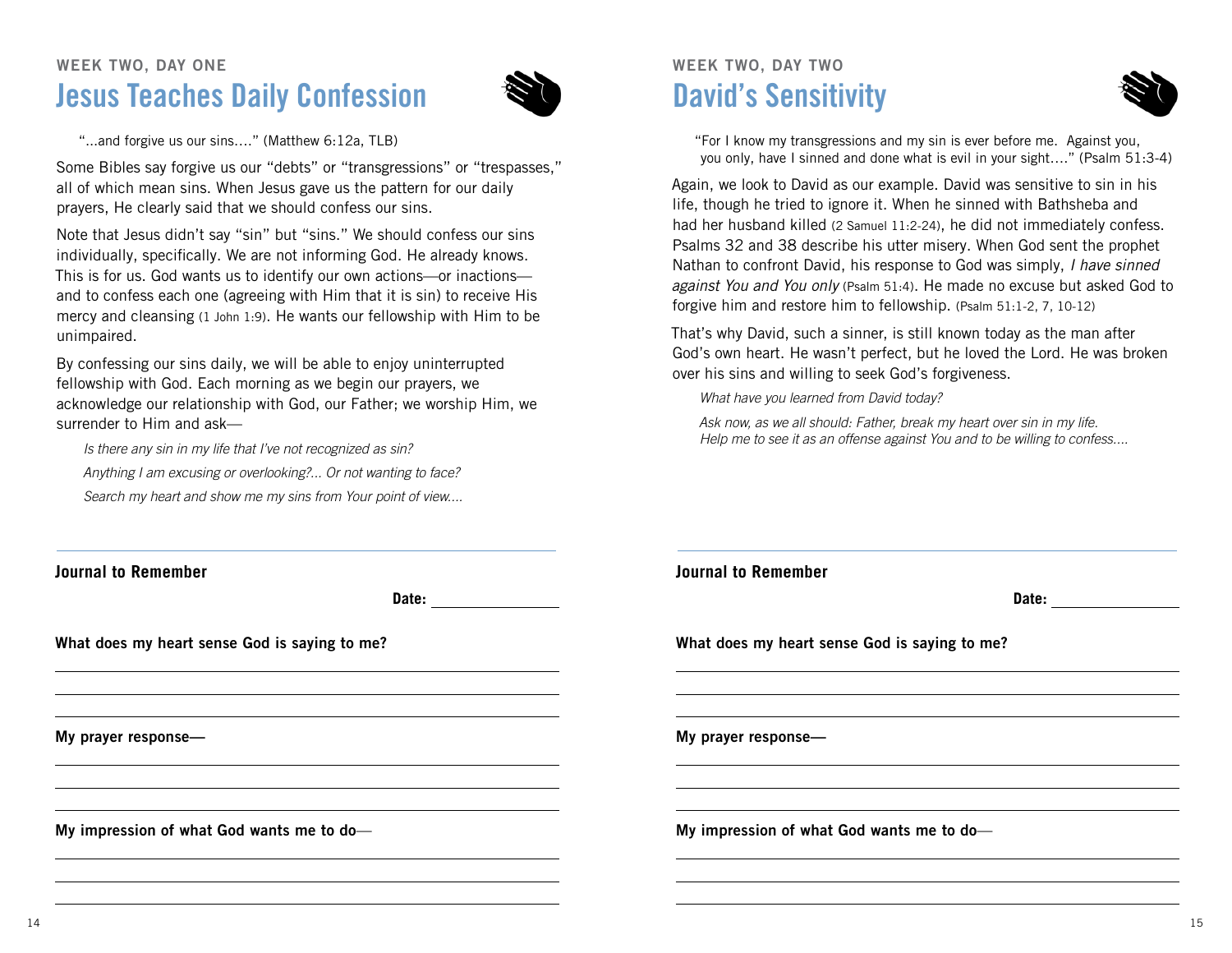# WEEK TWO, DAY THREE Need to Forgive



"...forgive us our sins as we forgive those who have sinned against us." (Matthew 6:12, TLB)

We are to ask God to forgive us as we forgive others.

We're to forgive others—not only because we feel like it or the other person apologizes first, but because Jesus says we must. Forgiveness does not require us to accept or excuse an offense or to remain in a hurtful relationship. It means we cancel their debt. It is a matter of will and obedience, not emotion (Ephesians 4:32).

Unforgiveness is an acid that destroys its own container. If we refuse to forgive others, we hurt ourselves, building up resentment and bitterness that will affect our fellowship with God and with others. We forgive them not for their sake, but for ours.

And God will help us, if we ask Him.

Does anyone come to mind? Do you have anger, resentments or grudges? If not, thank God that you have no issues with unforgiveness....

### Week Two, Day Four **Temptation**



"Lead us not into temptation…." (Matthew 6:13a, NIV)

Satan is our tempter (1 Thessalonians 3:5). He is not obvious (2 Corinthians 11:3). Rather, he subtly places choices before us that seem good (and are not essentially "bad"), but that distract us from God's purposes for our lives. We are often tempted to settle for second best, to make a choice that is less than all God wants for us.

The more subtle temptations are those we may not recognize—such as being too busy for prayer, pride that prevents our full surrender or worry that interrupts our peace. Jesus teaches us to ask for His help to deliver us from Satan's temptations, to protect us from our enemy's tricks and deceptions.

What is our best defense against Satan's lies and deceptions?

Ask God to help you to always be able to tell the real from the counterfeit....

| <b>Journal to Remember</b>                    | <b>Journal to Remember</b>                    |
|-----------------------------------------------|-----------------------------------------------|
| Date:                                         | Date:                                         |
| What does my heart sense God is saying to me? | What does my heart sense God is saying to me? |
| My prayer response-                           | My prayer response-                           |
| My impression of what God wants me to do-     | My impression of what God wants me to do-     |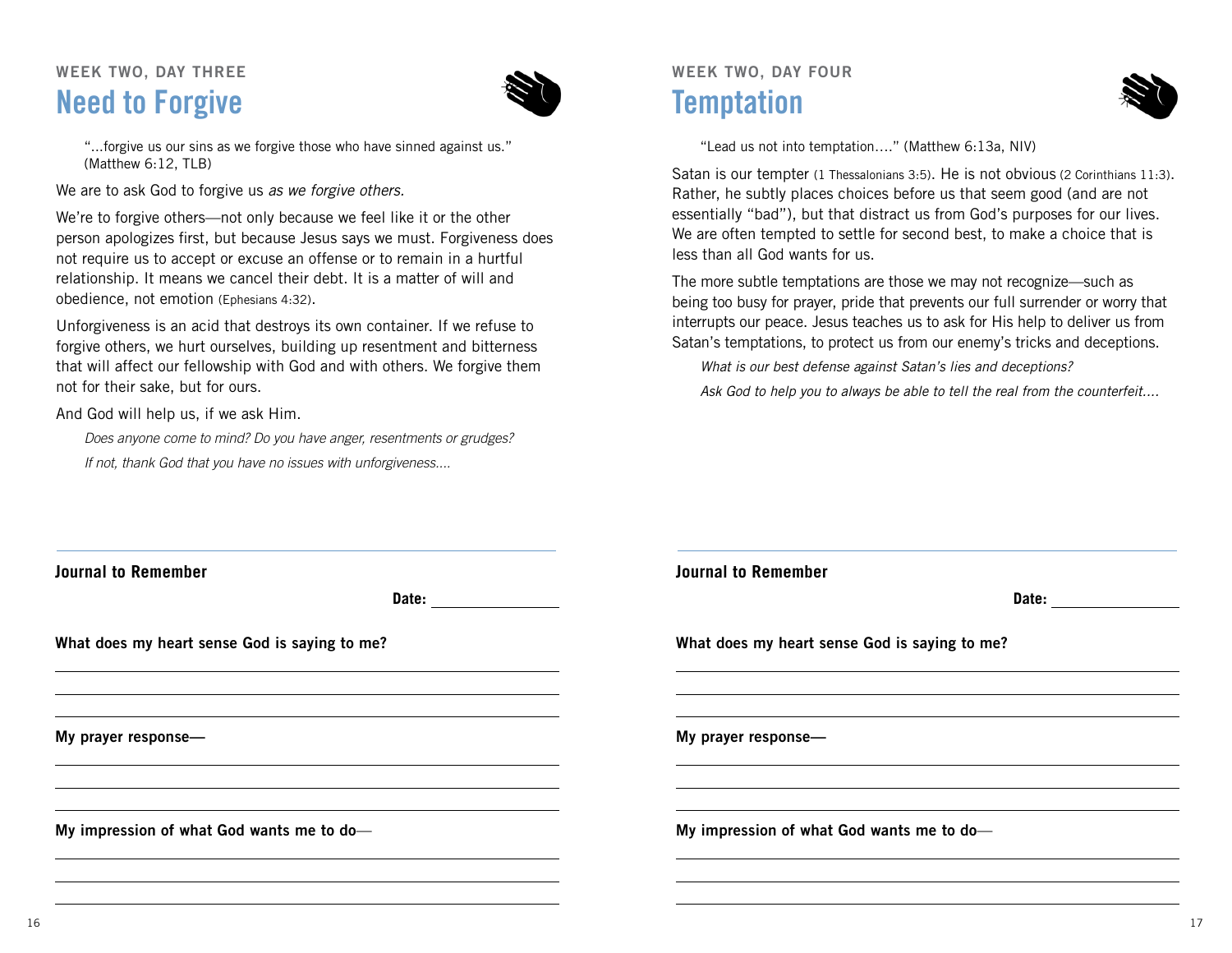# WEEK TWO, DAY FIVE Seek Protection



"...but deliver us from the evil one." (Matthew 6:13b)

As we consider this point in Jesus' model prayer, it's comforting to remember that, "We know that those who have become part of God's family do not make a practice of sinning, for God's Son holds them securely and the evil one cannot get his hands on them." (1 John 5:18, NLT)

Yet Satan can still influence and exert control over us, if we allow it:

"Don't let the sun go down while you are still angry, for anger gives a mighty foothold to the Devil." (Ephesians 4:26b-27, NLT)

Paul warns that unconfessed and unrepented of sin gives Satan a legal place of control in our lives. We put ourselves at risk. As we pray for protection, remember that our lifestyle could be an invitation to Satan to gain an influence over part of our lives.

Ask God for His protection, but first ask if there are issues in your life that put you at risk and must deal with....

|  | <b>Journal to Remember</b> |  |
|--|----------------------------|--|
|  |                            |  |

**Date:**

What does my heart sense God is saying to me?

My prayer response—

My impression of what God wants me to do—

# Practical Application

#### Taking sin seriously—

One of our greatest temptations may be to fail to take sin as seriouslyas we should. We focus on the obvious sins and overlook those that are more subtle, failing to confess them and repent of them and wondering why we still cannot experience the intimacy with God that we desire.

#### One way to guard against such sins—

Many passages of Scripture clearly identify sins—such as the Ten Commandments (Exodus 20:3-17), the Sermon on the Mount (Matthew 5-7) or Paul's description of living as children of light (Ephesians 4:17-6:9). Consider these passages prayerfully, perhaps taking just one verse a day before the Lord. The moment He exposes a sin in our lives, we can confess and gain victory over it.

#### What might that look like in our prayers?

Let's consider how we might prayerfully approach the "children of light" passage (beginning with Ephesians 4:1, 17-25, NIV)—

"Father, am I walking worthy of my calling?

"Does my character and do my relationships reflect—

a willingness to humble myself? gentleness? longsuffering, patience? bearing with others in love? working to keep unity with others? living in unity and peace with others?

"Is there in my life any—

lack of purity, even in thought? failure to care about right and wrong? giving in to immorality on any level? greed or materialism?

"Am I constantly putting off my old nature and any sinful habits?

"Am I letting You renew my mind?

"Am I consciously putting on my new nature, seeking righteousness?

"Do I ever lie? Exaggerate? Shade the truth?"

Reflect upon these questions, perhaps one per day, and look for other passages to prayerfully consider in this regard.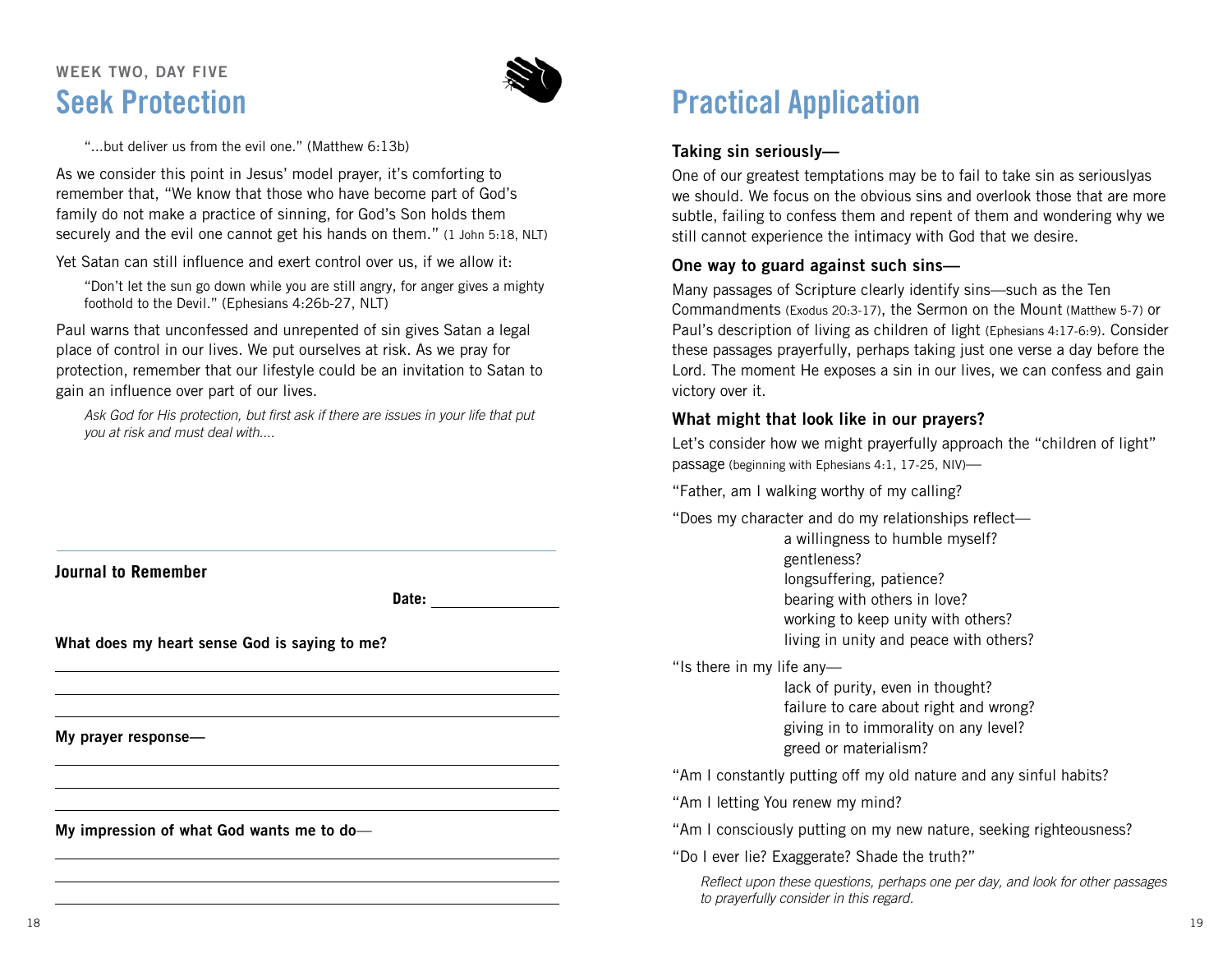# Week Three Overview Fan the Flame of Your Prayer Life by Building on the Fundamentals

#### The model prayer is all we need for personal intimacy with God and an effective prayer life—

Jesus taught the model prayer in His first public sermon, the Sermon on the Mount (Matthew 5-7). He was telling His followers that this is the way they are to live and pray (Matthew 6:9-13). Again, remember that while these verses can be, and frequently are, prayed just as they are written, they are meant to be used as a pattern or outline for our daily prayer lives. They do not all need to be included in every prayer we pray, but all the elements of prayer that Jesus taught should be included in our prayers at some point each day.

#### We do not graduate from or grow beyond this pattern for prayer. It is the way Jesus taught us to pray.

Praying as Jesus taught makes all our prayers more effective, even our hurried extemporaneous prayers. This is because following the pattern of the model prayer begins our day with a focus on God, rather than on ourselves or our problems and concerns. It assures that we honor God through worship, submit to Him as Lord and King and confess our sins to prevent anything from hindering our prayers. We connect with Him and His power—and that ignites our prayer lives.

If we begin our day with a few minutes of worship, surrender and confession, we clear the way for a day of praying effectively, without ceasing (1 Thessalonians 5:17). The prophet, Nehemiah, lived out these principles of prayer centuries before Jesus taught them.

#### Nehemiah, our example: a man of prayer—

The wall around Jerusalem had broken down (Nehemiah 1:4-11). Nehemiah's response to this heart-breaking news was to spend several days fasting and mourning before the Lord. Then he prayed a prayer that in many ways reflects what Jesus would teach. Nehemiah worshiped the Lord, indicated his surrender by identifying himself as a servant of the Lord and confessed his personal sins as well as the corporate sins of God's people. Only then did he ask God for something—favor with the king (Nehemiah 1:11b).

As a result, God commissioned Nehemiah to rebuild the wall (2:12). The prophet obeyed, but he didn't rush to try to do it—a lesson for us all!

Nehemiah waited and when the Lord gave him the opportunity to ask the king for what he needed, he offered up a quick prayer and presented his request. The king not only gave Nehemiah everything he asked for (time off and timber to rebuild the wall), but also an armed guard to go with him. Nehemiah's private prayer life (Nehemiah 1:4-11) had prepared him for his quick, urgent prayer in the middle of a busy day (Nehemiah 2:4b). So it is in our lives as well.

#### Nehemiah calls the people to prayer—as they work

Once Nehemiah arrived in Jerusalem, the people joined him in rebuilding the wall—an "impossible" task that they completed in only 52 days! The reason is obvious. When they were threatened by the enemy, they prayed and trusted God to fight their battles. Then they did what they could to be prepared and ready for what was needed.

At one point Nehemiah instructed them to work with one hand and hold a weapon in the other (they kept a sword at their sides). Does that remind you of what Paul said about prayer?

Take...the sword of the Spirit, which is the word [spoken word] of God. ...With this in mind, be alert and always keep on praying for all the saints. (Ephesians 6:17b-18, NIV)

So too, we need to enter each day with powerful prayer—the sword of the Spirit, the spoken Word of God. The more familiar we are with God's Word, the more naturally we will do this. We hear this in the prayers of mature believers, who are so familiar with the Bible that God's thoughts have become their own.

Every time we pray a verse of Scripture, even softly to ourselves, it becomes the spoken Word, the sword of the Spirit, adding a new dimension to our prayers. It's easy to understand why:

This is the confidence we have in approaching God: that if we ask anything according to his will, he hears us. And if we know that he hears us — whatever we ask — we know that we have what we asked of him. (1 John 5:14-15, NIV, italics added)

Anyone, even the newest believer, can learn to pray effectively for God's will by praying His Word. This week we will see how to add Scripture verses to the prayer pattern Jesus established.

Pause to ask God to help you to see easy ways to add Scripture to your prayers as we move through this week's devotionals....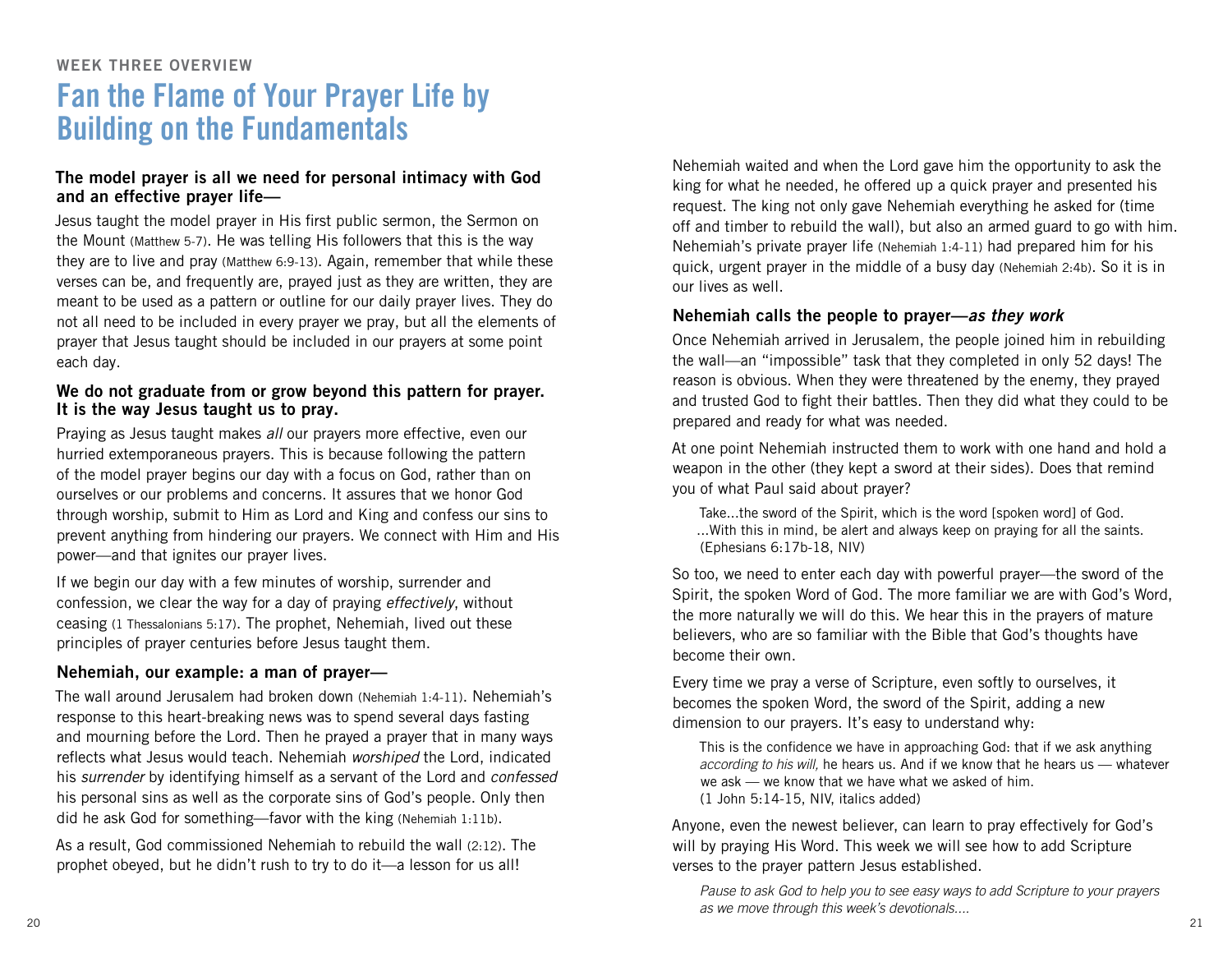# WEEK THREE, DAY ONE Add God's Word to Worship



"I love you, O LORD, my strength….my rock and my fortress and my deliverer…." (Psalm 18:1-2a)

Let's look again at the elements of daily prayer that Jesus taught in Matthew 6, strengthening our prayers with God's Word.

We begin with worship. One way to keep our worship fresh and meaningful is to incorporate God's names and attributes (character traits). The more often we use them in prayer, the better we'll remember them. You may want to begin a list of them somewhere in your Bible for quick reference.

Praying your way through the Psalms can enrich your personal worship as well. Many of the Psalms are or include prayers of worship. In Psalm 18, for example, you might pray, "Father, I love You, for You are the LORD, my strength. I worship You as David did, for You are my rock, my fortress and my deliverer."

What other ways of using Scripture for worship come to mind?

Ask God to show you ways to expand your prayers of worship.

### Week Three, Day Two Prayer God's Word in Surrender



"...put off your old self, which belongs to your former manner of life...and... put on the new self, created after the likeness of God in true righteousness and holiness." (Ephesians 4:22-24)

It's certainly appropriate to give ourselves to God each day with a simple prayer, "Lord, I give You my life." But as we begin to increase the length of our prayer time, it's worthwhile to expand our prayer of surrender with the Word. We might pause before we surrender to ask, "What must I let go of—what part of my 'old self' should I put off and what should I put on in prayer to replace it?"

For example, if we struggle with worry, we replace it with peace (Philippians 4:6-7). We replace pride with a humble spirit (Proverbs 29:23) or materialism with contentment (Philippians 4:12). We learn to put off the old and put on the new by reading God's Word every day.

In what way might this strengthen your prayer life?

Ask God: What is left of my old self that I need to put off...? What should I put on instead?

| <b>Journal to Remember</b><br>Date: <u>_______</u>                                                                                          | <b>Journal to Remember</b><br>Date:           |
|---------------------------------------------------------------------------------------------------------------------------------------------|-----------------------------------------------|
| What does my heart sense God is saying to me?                                                                                               | What does my heart sense God is saying to me? |
| <u> 1989 - Andrea Santa Andrea Andrea Andrea Andrea Andrea Andrea Andrea Andrea Andrea Andrea Andrea Andrea Andr</u><br>My prayer response- | My prayer response-                           |
| My impression of what God wants me to do-                                                                                                   | My impression of what God wants me to do-     |
|                                                                                                                                             |                                               |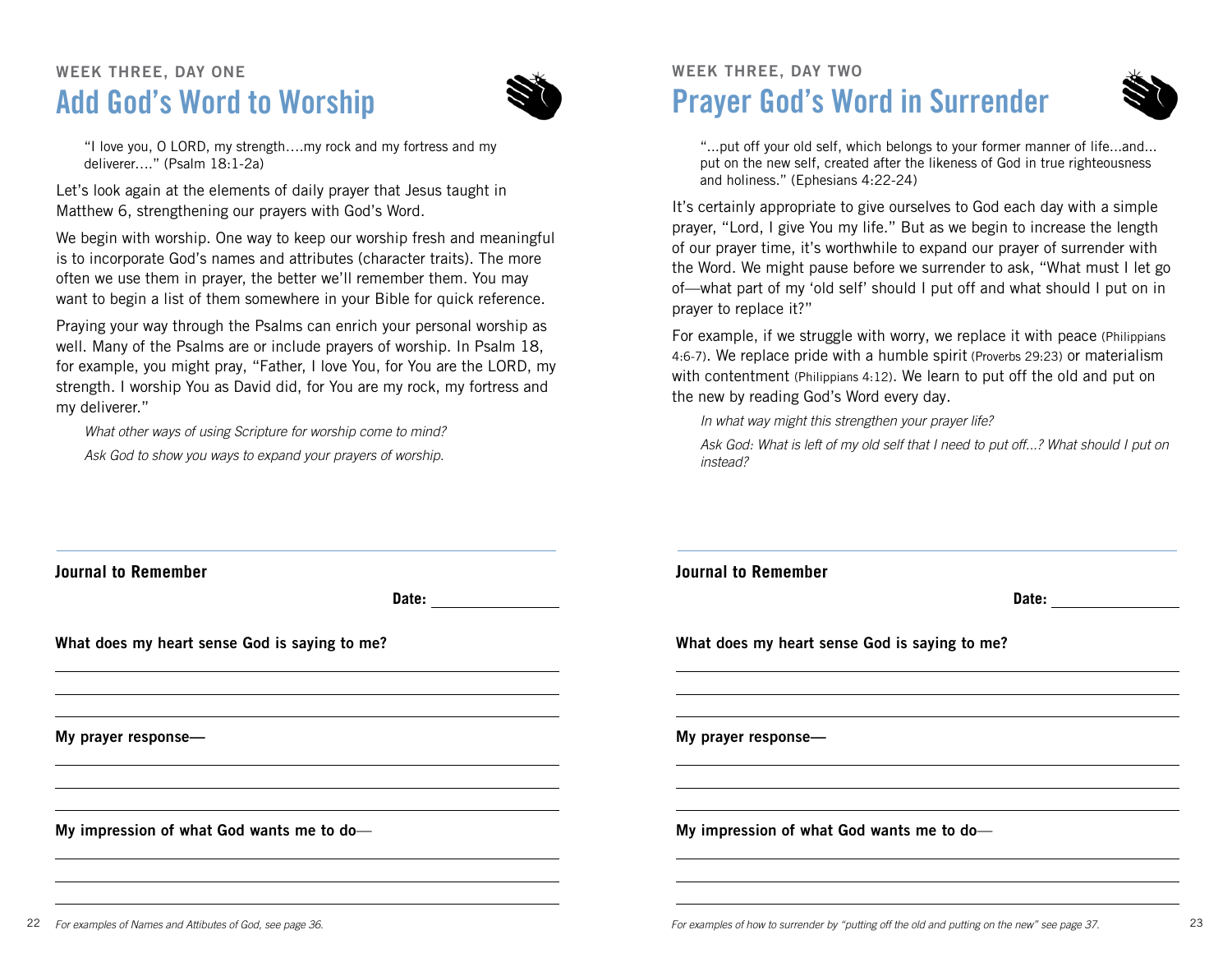# WEEK THREE, DAY THREE Ask According to God's Word



"Make them pure and holy by teaching them your words of truth." (John 17:17, NLT)

Though Jesus taught beginners to pray for "daily bread" (physical and material needs), He prayed for spiritual needs as well. The longer prayers of the Apostle Paul (Ephesians 1:16-19; 3:14-19; Philippians 1:9-11; Colossians 1:9- 12) show the same thing. Out of the 24 specific requests in their prayers, there was only one for "daily bread." Every other request was for spiritual needs such as spiritual growth, maturity, protection and unity.

As we grow and mature in our prayer lives, we should pray for the things that were important to Jesus and Paul. An easy way to follow their example is to pray the Scriptures. For example if we pray, "Father, help us to seek Your kingdom and righteousness as the priority of our lives" (Matthew 6:33), we can be assured that our "daily bread" needs will be provided as well (Matthew 6:25-32).

Ask God to show you how your prayers can be strengthened by including Scripture verses....

### Week Three, Day Four Seek Forgiveness with the Word



"Rejoice always…." (1 Thessalonians 5:17)

Earlier we discussed using Scriptures that identify specific sins as a basis for our prayers of confession, perhaps reviewing a verse a day.

Another way is to read our Bible devotionally each morning. Whenever we find something that we clearly should or shouldn't do, pause to ask God about it. As we read the verse above, for example, we might pray, "Father, are there times that I'm not rejoicing as I should?"

When He brings something to mind, agree with Him: "You are right. Forgive me. I wasn't rejoicing in that situation, but I want to. Help me to be the kind of person You can count on to always rejoice in the knowledge that You love me, You are faithful. You hold my life in Your hands, no matter what the circumstances may be."

This prayer includes the willingness to turn away from sin in God's strength.

Ask God to help you to read His Word slowly enough to give Him time to apply His truths to your life....

| <b>Journal to Remember</b>                    | <b>Journal to Remember</b>                    |
|-----------------------------------------------|-----------------------------------------------|
| Date:                                         | Date:                                         |
| What does my heart sense God is saying to me? | What does my heart sense God is saying to me? |
| My prayer response-                           | My prayer response-                           |
| My impression of what God wants me to do-     | My impression of what God wants me to do-     |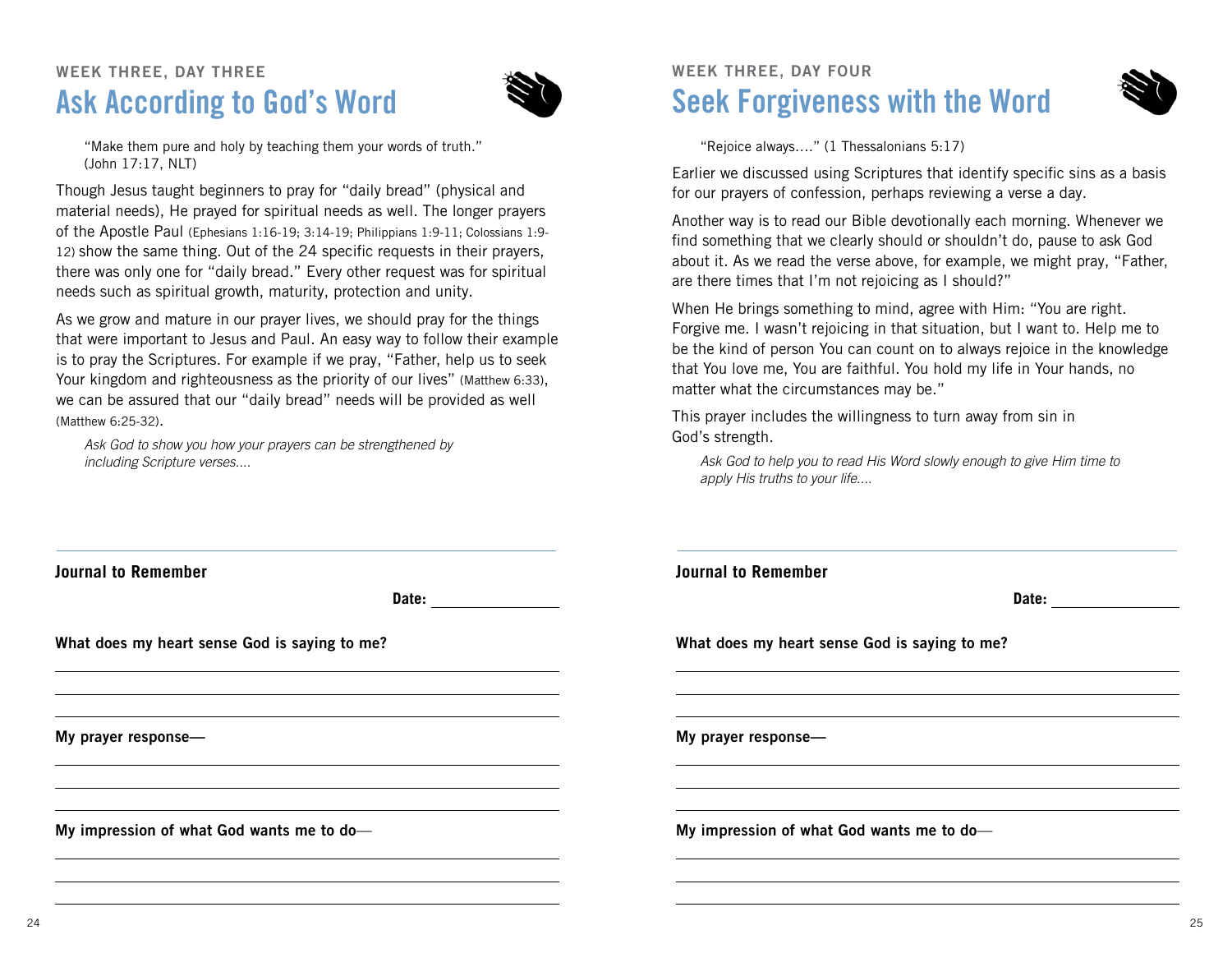# WEEK THREE, DAY FIVE Pray the Word for Protection



"...take the sword of the Spirit, which is the word of God. Pray at all times and on every occasion in the power of the Holy Spirit." (Ephesians 6:17b-18a, NLT)

In this passage, Paul identifies the spoken Word of God (the Greek word is rhema) as our weapon against the powers of darkness. That is how Jesus defeated Satan in the wilderness. Three times as He was tempted, Jesus simply said, "It is written...." and quoted Scripture (Matthew 4:1-11).

We can do the same. We can simply declare, "It is written—the blood of Christ protects me from the evil one" (Revelation 12:11) or "It is written— Jesus will bring me through any temptation." (1 Corinthians 10:13) We can also incorporate these truths into our prayers: "Father, thank You that it is written—the Spirit within me is greater than any evil spirit in the world" (1 John 4:4), or "Father, thank You that, although Satan is the father of lies, it is written that I have within me the Spirit of truth" (John 8:44; 14:16-17).

Praying through the armor of God (Ephesians 6:10-17) is another strong prayer, when we understand that the armor isn't just a word picture, but a description of the life we are to live in Christ (Ephesians 1:1-6:9).

Ask God in what ways your armor is complete—or incomplete....

**Journal to Remember**

**Date:**

What does my heart sense God is saying to me?

My prayer response—

My impression of what God wants me to do—

# Practical Application

#### The power of God's Word—strengthens our prayers

Let's be encouraged to continue to add Scripture to our prayers knowing that there is power in God's Word to change lives:

- God's Word is living and active, exposing thoughts and attitudes. (Hebrews 4:12)
- God's Word will accomplish His purpose. (Isaiah 55:11)
- God's Word is like a hammer breaking rocks [Perhaps hard hearts?!] (Jeremiah 23:29)
- God's Word is a lamp for our feet, a light to our path. (Psalm 119:105)

#### Praying for more people with fewer words—His words

Jesus' mother, at the wedding feast in Cana, provides an interesting insight about expressing concerns for others. The host had run out of wine. Jesus' mother didn't come to Him with a lot of details or explanations. She did not suggest ways He might help. She didn't mention that He might consider turning water into wine. She simply presented the need, "They have no wine" (John 2:3) and left it in His hands.

Is that how we typically pray? Most of us tend to give God far too many details. Wouldn't it be better to give God fewer details, so that we can pray for more people and about more things?

#### Praying over a list of requests—effectively

Often we have lists of people or prayer requests to pray over, yet limited time. One way to pray more effectively is to use Scripture verses as "blanket prayers," prayers that cover everyone on the list. Who would not benefit from being "born again" if he isn't saved (John 3:3, 5) or from "learning to imitate Christ" (1 Thessalonians 1:6) if he is?

We can pray verses of Scripture over a list of people—family and friends, church groups, e3 staff and those going on mission trips—and then quickly pray through the list, mentioning individuals by name. If we are aware of specific "daily bread" needs for some on our list, we simply bring them to Christ as His mother did at the wedding feast in Cana (John 2:1). "They have no more wine" (or for us: Michael is facing surgery, Sharon needs provision, give Sam guidance, grant Amy peace). God knows the details and extent of the need far better than we do.

Pause and ask God to help you expand your understanding of how to add Scripture verses to your personal prayers....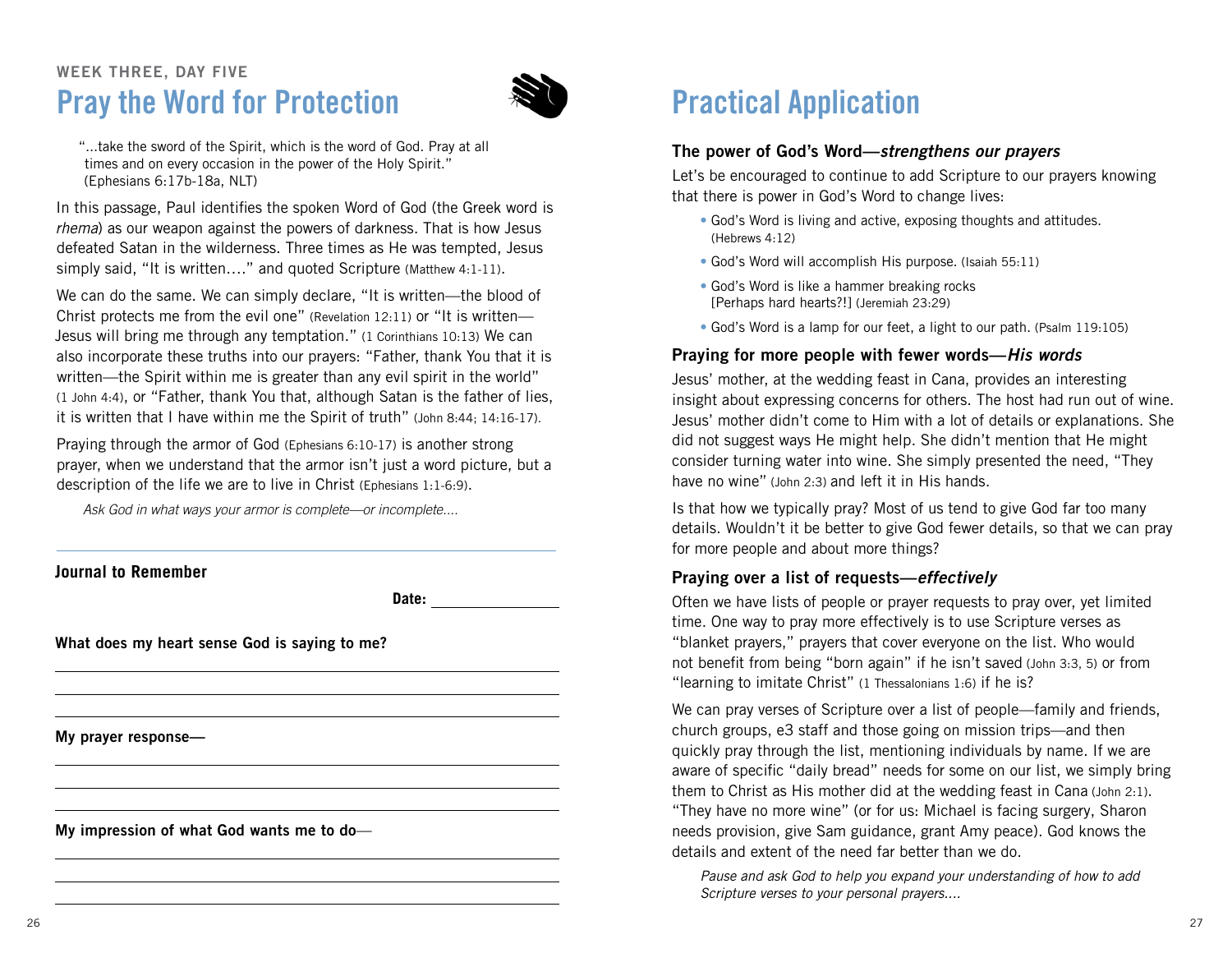# Week Four Overview Fan the Flame of Your Prayer Life by Praying the Promises

#### First, the minimum essentials of prayer—the "Our Father"

So far, we have considered the first and most fundamental principles of prayer that Jesus taught. These principles (from Matthew 6:6, 9-13) provide the spark that ignites our prayer lives through an evolving personal relationship with God that grows in intimacy. Our prayers become stronger and more effective. As we spend time with our Father every day, praying as Jesus taught through the "Our Father" pattern...

> honoring our relationship with our heavenly Father, hallowing His name with worship, surrendering our lives, asking for daily needs, confessing our sins, seeking *protection* from the evil one return to worship—

...we can rely on God to help us find the discipline and consistency to mature and grow.

#### Next steps in prayer—persistence and boldness

The next level of prayer includes the principles of persistence and boldness. This teaching came in the form of two familiar parables: "The Friend at Midnight" (persistence in praying for others, Luke 11:5-8) and "The Widow and the Unjust Judge" (boldness in praying for ourselves, Luke 18:2-5). These parables came after His disciples had been with Him a year and a half, toward the midpoint of His ministry, once they had grown beyond the basics of prayer.

Jesus' earliest followers were not ready to understand and apply these principles of persistence and boldness, nor are beginners today. His disciples were just learning to come to God personally to ask for their daily needs to be met. We must all grow in our understanding of the faithfulness of God to find the persistence and boldness to continue in prayer sometimes for years—without giving up.

Jesus said we must not give up (Luke 18:1). Have you known some who have prayed for many years for something that God has not yet done? Have you prayed a long time, perhaps for someone's salvation? The only thing that can sustain such prayer is living and maturing faith.

#### Finally, prayer promises for the mature and committed to receive whatever we ask!

The key to understanding the prayer promises of Jesus is to understand to whom they were given and with what conditions. The familiar "ask, seek and knock...everyone who asks will receive…." (Matthew 7:7-9), is given in the context of the Sermon on the Mount, in which Jesus lays out the principles by which we are to live. The promise is conditioned upon our living that life.

Other amazing prayer promises were given only in the last week of His life, all but one in the last night of His life. They were not given to casual followers, but to the committed few who had walked with Him for more than three years, those to whom He would entrust the building of His church.

Are these promises for us today? Absolutely—when we are as committed to Him as His trusted 11 disciples were. We will consider some of these key promises this week.

#### Obedience—not perfection—is required

Any promise of the Bible must be considered both in the context of the entire passage and the whole truth of the Bible. The Apostle John makes it clear that we cannot separate the life we live from the prayers we pray and expect God to give us whatever we ask. God honors obedience—

...if our hearts do not condemn us, we have confidence before God and receive from him anything we ask, because we obey his commands and do what pleases him. (1 John 3:21-22, NIV, italics added)

This does not mean we have to live perfect lives, but obedient lives confessing our sins so that our prayers are not hindered. How we live and what we pray have a direct impact on the effectiveness of our prayers. God can answer any prayer He chooses to answer and does. But we must consider that His answers at least in part depend upon the life we live.

... The prayer of a *righteous* man is powerful and effective (James 5:16b, NIV, italics added).

This not only means the righteousness of Christ, but the practical righteousness of our lives—our decision to live according to the Word of God and to obediently confess and repent when we fail.

Pause and ask God to help you live in such a way that He will be pleased to honor His promises when you pray (in His way, according to His will).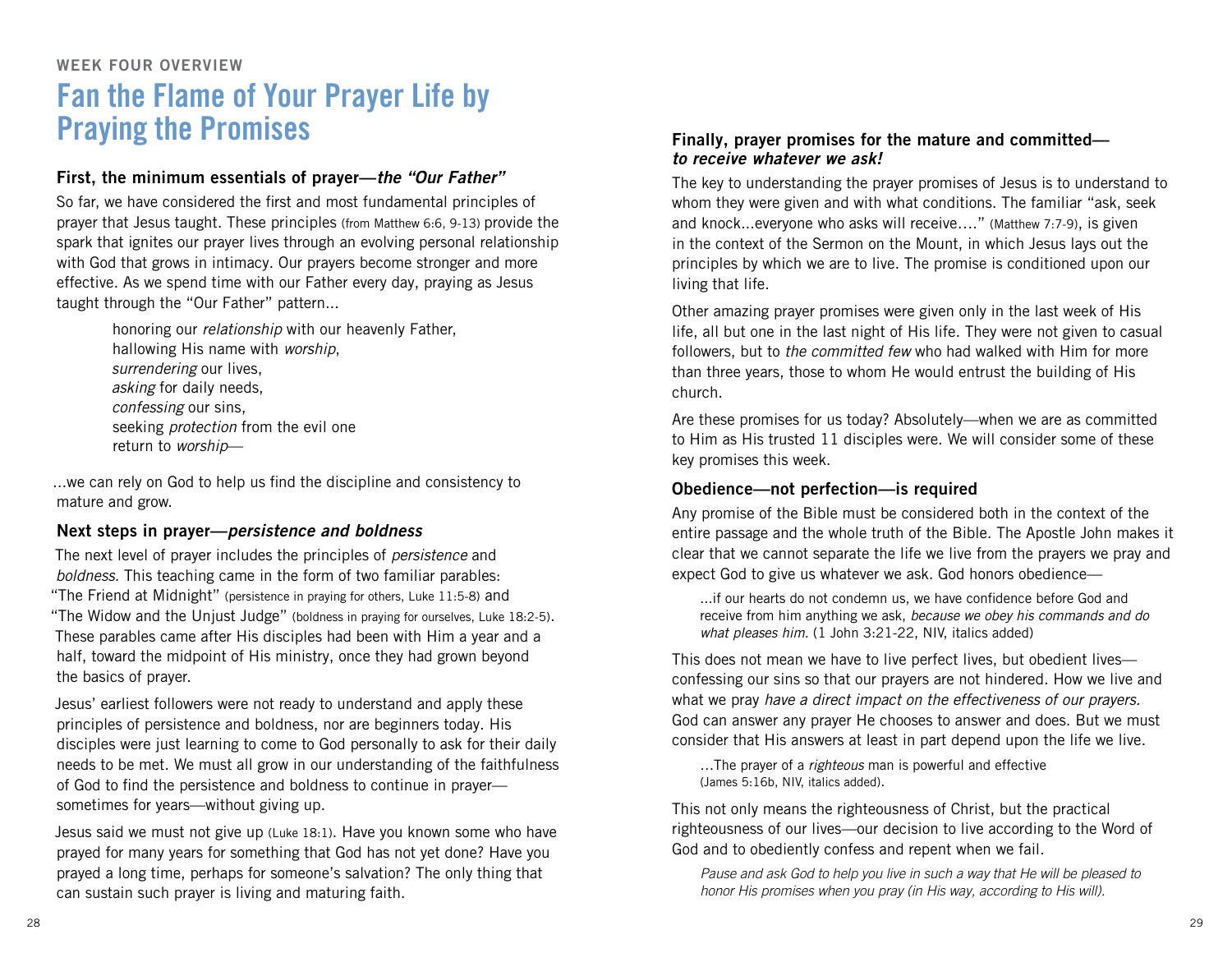### Week Four, Day One Prayer Promise: the power of agreement



"Again I say to you, if two of you agree on earth about anything they ask, it will be done for them by my Father in heaven." (Matthew 18:19)

What a promise. But it's not what it may seem at first glance. Jesus had been talking about church discipline. He was establishing a principle, that when we come on church business—kingdom business—and we ask in agreement with His will (1 John 5:14-15), we can have what we ask.

This puts an incredible value on corporate prayer (praying with another person or prayer group). If our prayers are focused on advancing God's kingdom and we're asking for things that we know are His will, our prayers have power we can't fully understand.

Are you comfortable praying with others? Many are not and it's okay to pray silently along with others who are. But if you always pray silently, how can others agree with you?

If praying aloud with others is difficult for you, ask God to help....

If you are comfortable in corporate prayer, ask Him to make you sensitive to those who are not....

### Week Four, Day Two Prayer Promise: in Jesus' name



"If you ask me anything in my name, I will do it." (John 14:14)

This promise was given by Jesus to the 11 disciples through whom He would build His church. They had lived with Him, learned from Him and were committed to Him. When we have that kind of devoted relationship with Him, these promises are for us as well. But we need to consider them in context.

This promise means that to pray in His name is to pray in His authority the authority that's given to us to manage His kingdom affairs. It means we pray according to His nature and character, from His perspective and point of view, asking for what He would ask if He were praying. Then—we can ask for anything and He will do it. When we pray for such things as spiritual needs according to His expressed will, we can ask in His name because it is His kingdom business.

Ask God to give you His kingdom perspective on your prayers....

Ask God's help to more fully understand how to pray in Jesus' name....

| <b>Journal to Remember</b><br>Date:           |
|-----------------------------------------------|
| What does my heart sense God is saying to me? |
| My prayer response-                           |
| My impression of what God wants me to do-     |
|                                               |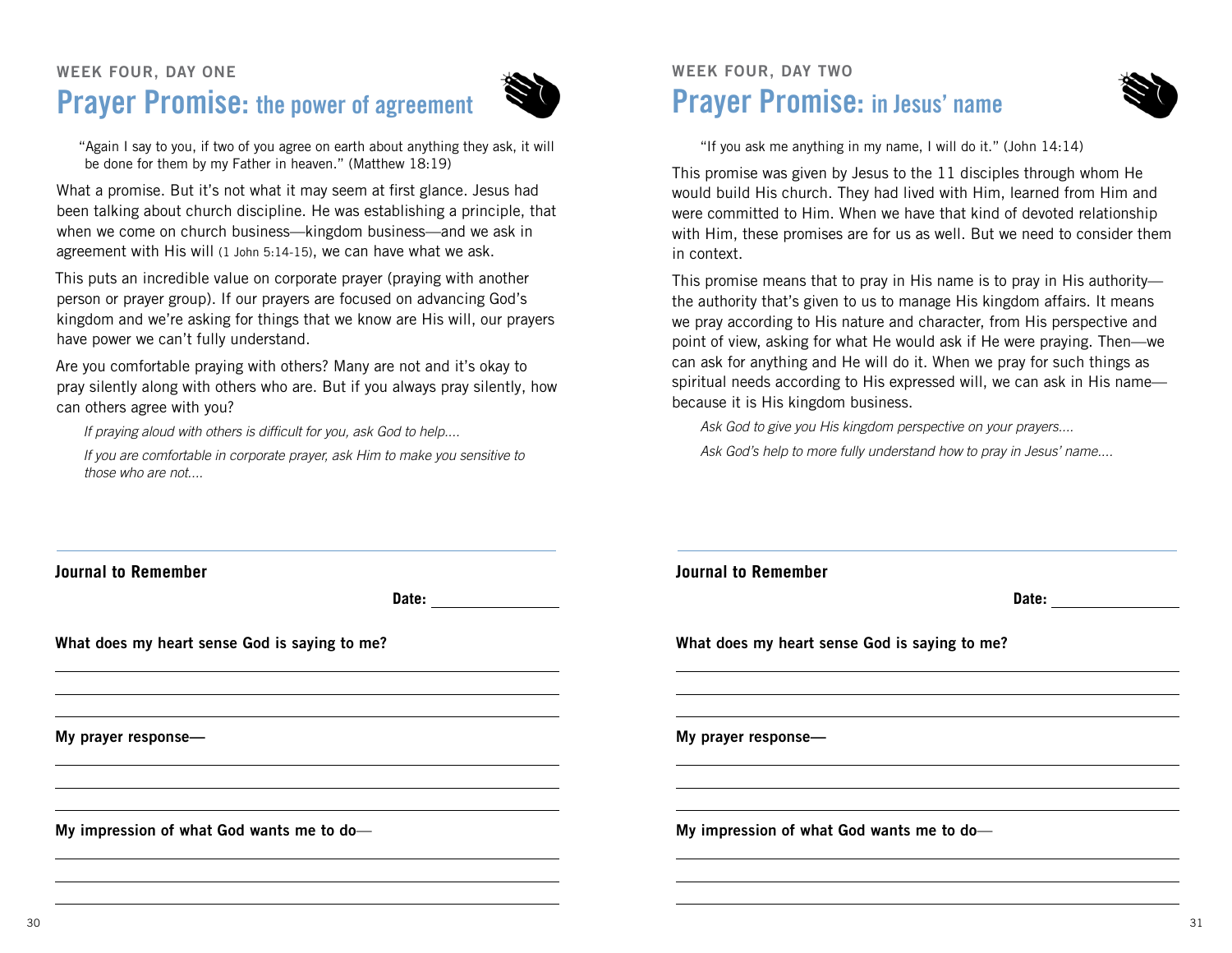### WEEK FOUR, DAY THREE Prayer Promise: move mountains



"Have faith in God. ...whoever says to this mountain, 'Be taken up and thrown into the sea,' and does not doubt in his heart, but believes...it will be done for him." (Mark 11:22-23)

Sometimes we feel like we're facing mountains. In the Bible, mountains are often symbolic of obstacles to doing what God has given us to do. We're often tempted to try to accomplish His plan with our own ingenuity and resources. This is as true for us personally as it is for us corporately in the body of Christ and as we serve together with e3 Partners.

Moving ahead of God reveals doubt that He will come through. If the mountain needs to be moved to accomplish God's will, in His timing and in His way, He will move it. Our job is to pray in faith and wait. Waiting doesn't mean "doing nothing." It means continuing to do the last thing God told us to do, until He gives us something else.

In what part of your life do you feel your faith is strong?

Where is it weak? Ask Him to increase your faith... (Luke 17:5).

| <b>WEEK FOUR, DAY FOUR</b>                 |  |
|--------------------------------------------|--|
| <b>Prayer Promise: abiding in the Vine</b> |  |



"If you abide in me and my words [the things He taught] abide in you, ask whatever you wish and it will be done for you. By this my Father is glorified, that you bear much fruit..." (John 15:7-8a)

In this passage Jesus is comparing the relationship we are to have with Him as being like the relationship between a branch and its vine. We're to live that close to Him, to have an inseparable and totally dependent relationship with Him. His words, His teachings, are to become part of us, and when they are, they will transform our minds (Romans 12:1-2) and bring our prayers into alignment with His will.

This is why Jesus could give us such an open-ended promise. As we live in such a relationship with Him, we'll pray for the things on His heart, according to His will. And we'll receive what we ask because such prayers will bear fruit for His kingdom and for the Father's glory. What a blessing to be such a vital part of His kingdom work through prayer.

What impact do you think it will have on the life and outreach of our ministry if we all begin praying for each other, our famileis and the people we serve—that we will be those who abide in Christ?

Ask God what He thinks...

| <b>Journal to Remember</b>                                                                                                                  | <b>Journal to Remember</b>                    |
|---------------------------------------------------------------------------------------------------------------------------------------------|-----------------------------------------------|
| Date:                                                                                                                                       | Date:                                         |
| What does my heart sense God is saying to me?                                                                                               | What does my heart sense God is saying to me? |
|                                                                                                                                             |                                               |
| <u> 1989 - Andrea Santa Andrea Andrea Andrea Andrea Andrea Andrea Andrea Andrea Andrea Andrea Andrea Andrea Andr</u><br>My prayer response- | My prayer response-                           |
|                                                                                                                                             |                                               |
| My impression of what God wants me to do-                                                                                                   | My impression of what God wants me to do-     |
|                                                                                                                                             |                                               |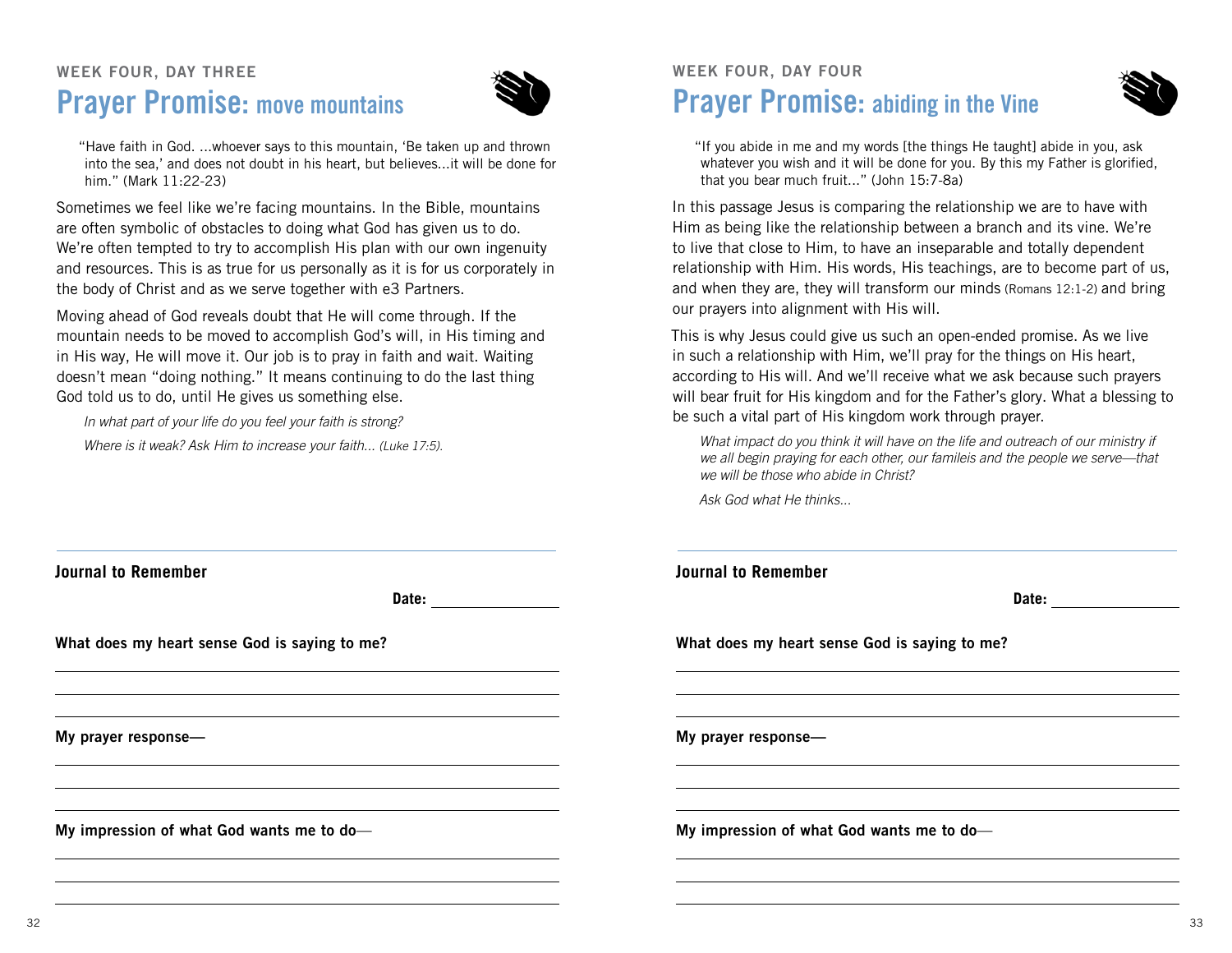### WEEK FOUR, DAY FIVE Has God become More Real to You?



"And I am sure that God, who began a good work within you, will continue his work until it is finally finished on that day when Christ Jesus comes back again." (Philippians 1:6, NLT)

As you have taken this journal to heart, has God become more real to you? Have you developed a clearer sense of knowing Him in a personal way, hearing His voice, seeing Him answer your prayers for His purpose and glory? Have you understood that He desires to spend time with you? That He wants to live His life through you? And that the degree to which you experience this life is up to you and the choices you make? If so, our prayers for you and the impact of this journal in your life have been answered.

Now prayerfully consider: what will you do with what you have heard from God, with what you've recorded on these journal pages? Will it make a difference in your life--a week from now? A month? Five years down the road?

Ask God what He considers most important...

Ask Him to help it make a lasting difference in your life...

**Journal to Remember**

**Date:**

What does my heart sense God is saying to me?

My prayer response—

My impression of what God wants me to do—

# Keep the Fire Burning!

Once you have completed the *Ignite Your Prayer Life* prayer journal, our prayer is that you will want to continue journaling with this format or something similar—whatever works well for you.

You can conveniently follow this format in any kind of notebook or journal. Keep in mind that you do not have to journal every day to keep an effective record of things God has revealed to you. You may find yourself journaling several days in a row and then perhaps only once or twice a week for a period of time. The important thing is not to give it up.

Journaling will help you develop your sensitivity to God's "still, small voice" (1 Kings 19:12) and to track your own spiritual journey.

**Date:** (Todays Date) **Scripture, or a quote from your daily devotional, or prayer** (Record the Bible verse or something from your devotional reading or prayer that you sense God has impressed upon you.) It is God who arms me with strength and makes my way perfect. Ps. 8:3. What does my heart sense God is saying to me? God knows how weary I am this morning. He wants me to know I can count on Him to give me strength. **My prayer response—** Help me to remember this promise, not just today, but every time I feel exhausted and used up, to turn to You. **My impression of what God wants me to do—** Trust Him to always be there for me.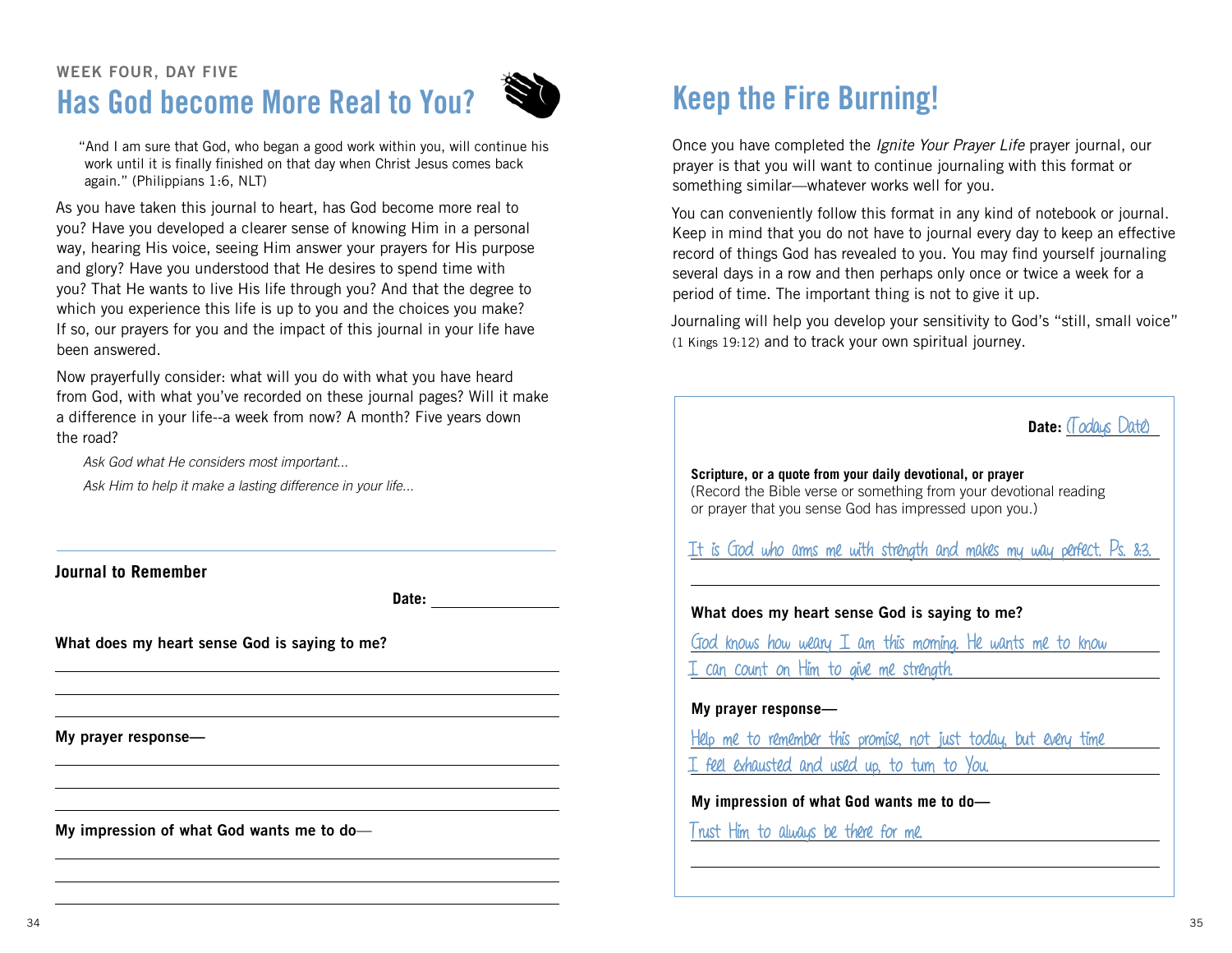# Names and Attributes of God

#### The Word tells us Jesus is:

Our Comforter (2 Corinthians 1:4) Our Defender (Proverbs 23:11, NIV) Our Deliverer (Psalm 144:2) Our Fortress (Psalm 18:2) Our Guide (Psalm 48:14, NIV) Our Healer (Exodus 15:26) Our Hope (Romans 15:13) Our King (Psalm 10:16) Our Peace (Ephesians 2:14) Our Protector (Psalm 32:7) Our Provider (Genesis 22:14) Our Redeemer (Isaiah 47:4) Our Refuge (Psalm 46:1) Our Rock (Psalm 28:1) Our Shield (Psalm 18:2) Our Strong Tower (Psalm 61:3) Our Sure Foundation (Isaiah 28:16)

#### God's character and attributes show that Jesus is:

abounding in love (Psalm 103:8, NIV) all-knowing (Psalm 94:11) all-powerful (Jeremiah 32:17) ever present (Psalm 139:7-10) faithful (1 Corinthians 1:9) forgiving (1 John 1:9) good (Psalm 86:5, NIV) great (Psalm 76:1) holy (Isaiah 6:3) kind (Psalm 18:50, NIV) majestic (Psalm 145:5, NIV) patient (2 Peter 3:9) rich in mercy (Ephesians 2:4, NIV) righteous (Psalm 145:17) slow to anger (Psalm 103:8) trustworthy (Psalm 9:10)

# Surrender

#### We put off the old and put on the new:

Consider the parts of your "old nature" that keep getting in the way of your living the life you desire to live. Put them off as Paul instructs (Ephesians 4:22-24), but don't stop there. Ask God to help you put on those opposite positive character traits. For example:

Help me to put off pride (Proverbs 16:5) and put on humility (James 4:6).

Help me to put off my critical nature (Galatians 5:15) and put on kindness (Colossians 3:12).

Help me to put off lack of love (John 4:7, 8, 20) and put on unconditional love (John 15:12).

Help me to put off worry (John 14:1a) and put on faith and trust in God (John 14:1b).

Help me to put off impatience (James 1:2-4) and put on patience (Hebrews 10:36).

Help me to put off unforgiveness (Mark 11:26) and put on forgiveness (Colossians 3:13).

Help me to put off my temper (Proverbs 25:28) and put on self-control (Proverbs 16:23).

Help me put off unbelief (Hebrews 3:12) and put on faith (Hebrews 11:1, 6).

Help me put off neglecting study of the Bible (2 Timothy 3:14-17) and put on regular Bible study (Psalm 1:2).

Help me put off lack of burden for the lost (Matthew 9:36-38) and put on compassion, witnessing (Acts 1:8).

Help me put off lies and exaggerations (Ephesians 3:25) and put on speaking the truth (Zechariah 8:16).

Help me put off prayerlessness (1 Samuel 12:23) and put on praying (1 Thessalonians 5:17).

Help me put off procrastination (Proverbs 10:5) and put on diligence (Proverbs 27:1).

Help me put off gluttony (Proverbs 23:21) and put on discipline (1 Corinthians 9:27).

(You'll want to make your own list.)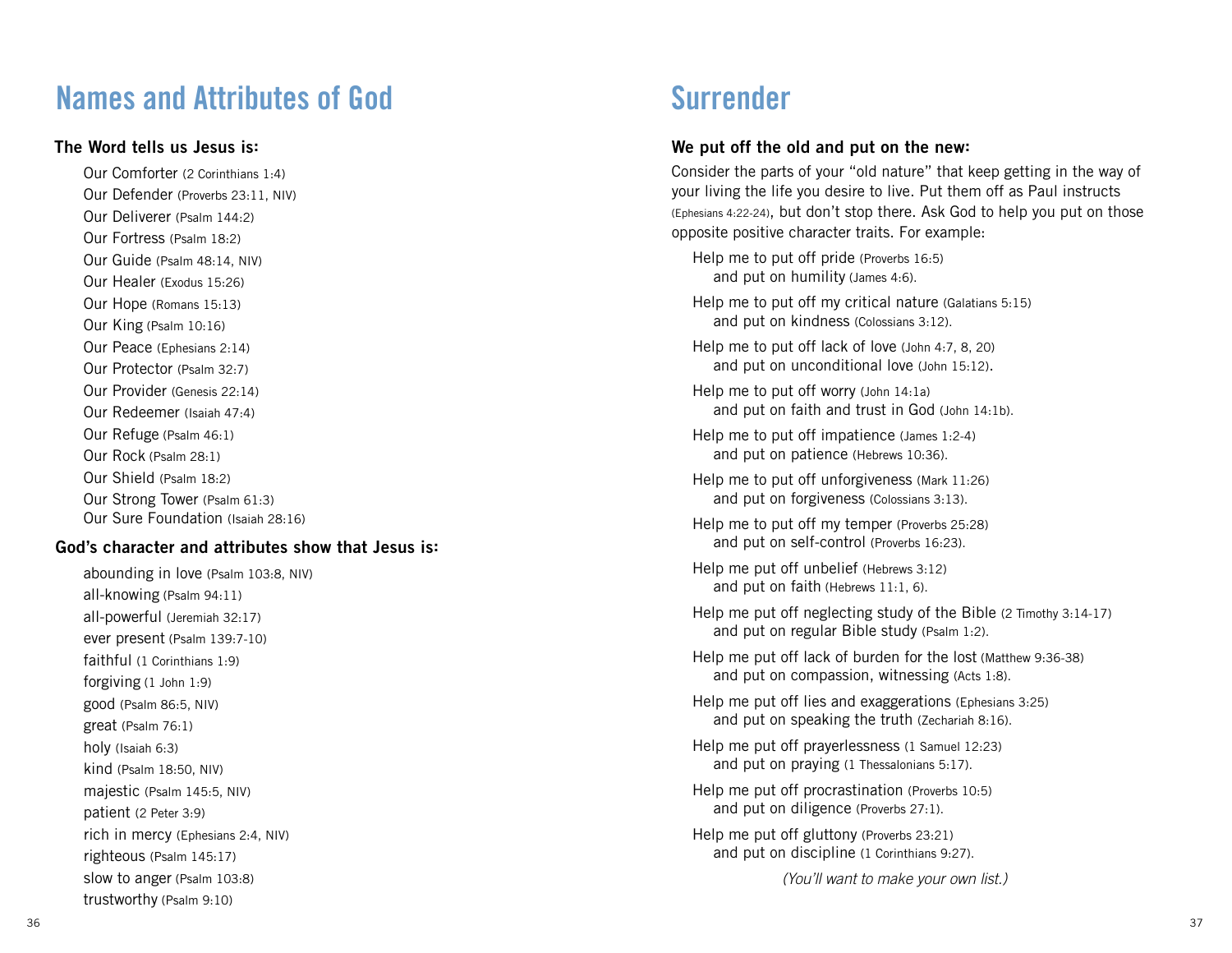# Let Your Hand Remind You —

Now that you have completed this four-week journal, our prayer is that you will be encouraged to use your hand as a reminder for your daily prayers. We hope you will have opportunities to share this simple tool with others, not only on your trip, but throughout your life. You will find this an appropriate outline for praying with small groups, in prayer-walking and in any opportunity you have to teach or encourage others in their personal prayer lives and walk with the Lord.



As the palm is the foundation for fingers and thumb, time alone with God is the foundation for our personal relationship with Him (Matthew 6:6). We acknowledge the relationship —"Our Father" (Matthew 6:9).



Our thumb reminds us that we must worship God before we ask for anything. We "hallow His name" (Matthew 6:9).



Next we surrender our lives —"Your kingdom come, Your will be done" (Matthew 6:10).



Then we ask God to meet our needs —"Give us this day our daily bread" (Matthew 6:11).



Now we confess our sins —"Forgive us as we forgive others" (Matthew 6:12).



Then we seek protection —"Deliver us from the evil one" (Matthew 6:13).



... and return to worship — "for Yours is the kingdom and the power and the glory forever. Amen" (Matthew 6:13).

# Are You a Child of God?

This is a question that can be easy to answer — however, if you aren't sure — consider several Scriptures which reveal the offer and the evidence of being God's child:

- Have you believed in the Lord Jesus Christ, trusting Him alone, relying on Him as Savior from your sins? Have you received Jesus Christ into your life? (John 1:12)
- Have you "believed in your heart" that God raised Jesus from the dead and "spoken with your mouth" that Jesus is Lord? (Romans 10:9)
- Do you sense that you are a "new creation" in Christ evidenced by a desire to spend time in God's Word? (2 Corinthians 5:17 & 1 Peter 2:1-2)
- Are you experiencing God's call to live as "children of light," including the conviction and power to turn away from sin? (Ephesians 5:8-9 & Luke 13:3, 5)
- Is the "fruit of the Holy Spirit" influencing your life and relationships in increasing measure? (Galatians 5:22-23)

If these things don't seem real in your life, but you truly desire them to be so, speak to a pastor or godly friend — or pray a prayer like this:

"God, I believe Jesus is Your Son! I now receive Him as the Lord, who is the Savior of my life. I believe that Jesus died for my sins, that He was buried and raised again from the dead.

"I confess that I have sinned against You and I am sorry. Thank you for forgiving me! Thank you for the gift of salvation! God, please strengthen me to love you, to serve you and to turn away from the temptations and sins of this world. Thank you God, for the Lord Jesus Christ as my personal and forever Savior! I pray in His name, amen."